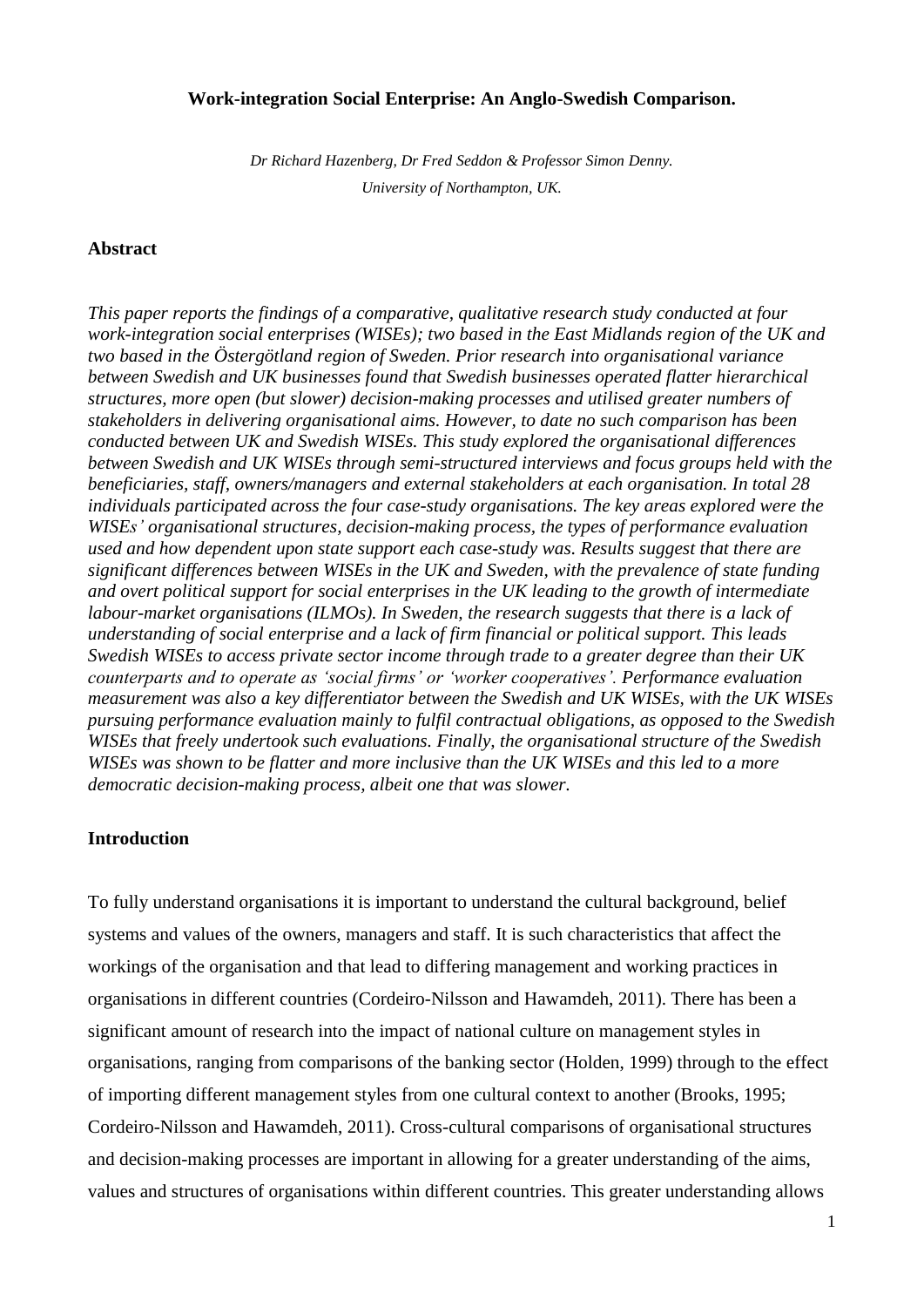for the improved function of inter-organisation cooperation agreements and the knowledge transfer benefits that these bring. This is particularly true for the social enterprise sector, as transnational cooperation and policy, particularly within the EU, provides social enterprises with the opportunity to network with other organisations, engage in knowledge transfer and to acquire resources (financial or social). This research study aimed to compare and contrast the differences between two work-integration social enterprises (WISEs) in Sweden and two WISEs in the UK. This comparison was conducted in relation to organisational aims, values and structures, as well as their reliance on the state.

### **Theoretical Framework**

Cultural Differences between UK and Swedish Businesses

As outlined above, there has been a significant amount of research into the impact of cultural norms upon the decision-making processes and structures of businesses in different countries (Brooks, 1995; Holden, 1999; Cordeiro-Nilsson and Hawamdeh, 2011). In relation to comparisons between Swedish and UK based organisations, prior research that compared the decision-making process in Swedish and UK based organisations, found that the Swedish process involved larger groups of committed individuals participating in a process of negotiation. In contrast, the decision-making in UK based organisations involved fewer committed individuals and was not as centrally based on negotiation. This led to a shorter decision-making process for the UK based organisations, when compared to their Swedish counterparts (Axelsson *et al.*, 1991). Indeed, a comparison of the UK and Swedish banking sectors conducted by Holden (1999) revealed that the Swedish banking system, like the economy as a whole, was much more conservative and paternalistic than in the UK, with staff having greater consultation in the decision-making process and union membership being higher than in the UK. Additionally, unions had more involvement at the macro-level of decisionmaking than in the UK. This more open decision-making process in Sweden was identified in a comparison of Swedish and German working teams to be the result of a flatter organisational structure in the Swedish companies, which were more informal and open-minded (Müller *et al.,*  2009).

The marked difference between Swedish organisations and many of their counterparts in Europe and North America has been linked to the operation of what has been termed the 'Scandinavian model of management' (Carlzon, 1987). The Scandinavian (or Swedish) model of management is often viewed as a communicative management method in which a much more communicative style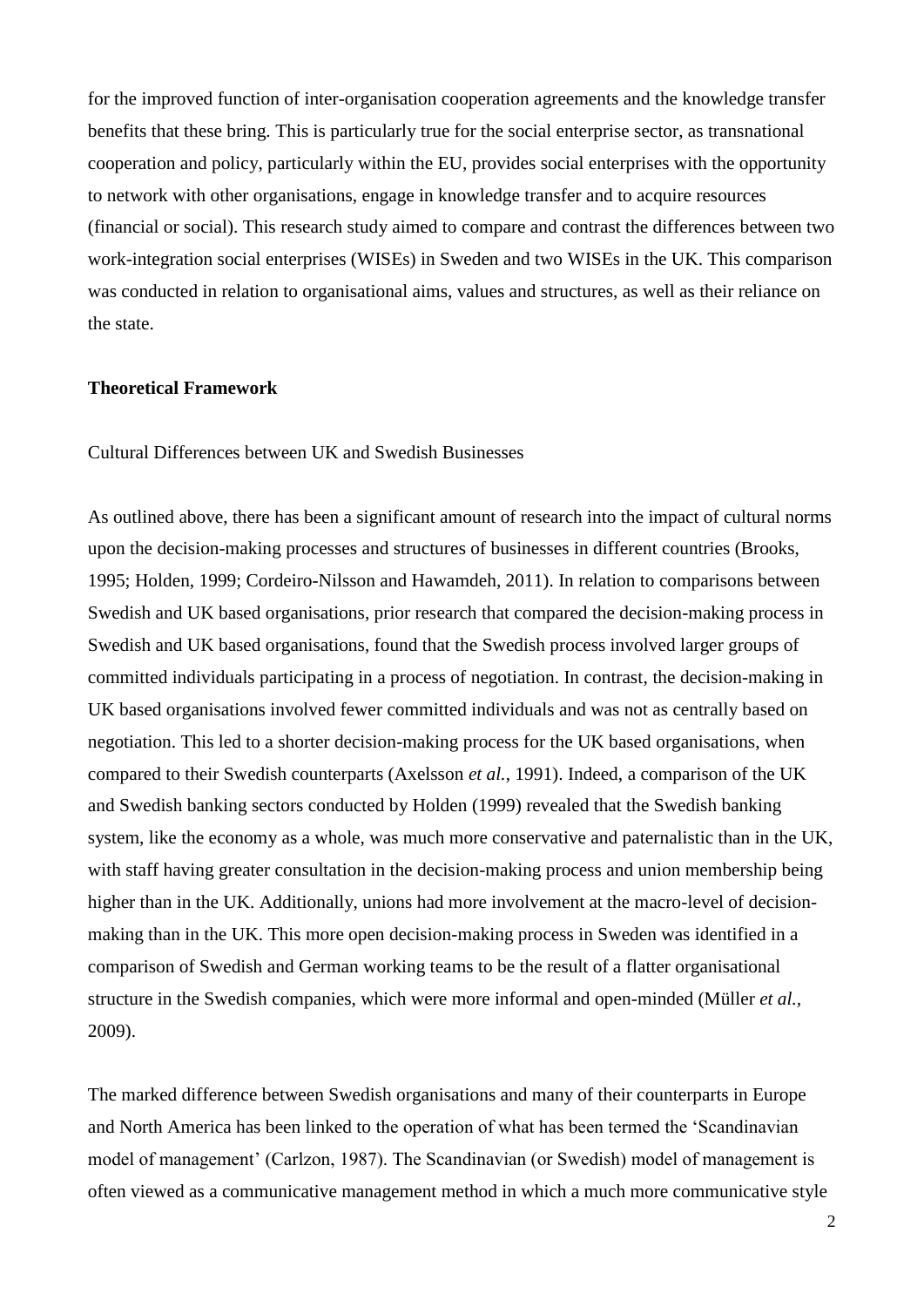of leadership is utilised, in comparison with the management styles often seen in the U.S., U.K. or Germany (Cordeiro-Nilsson and Hawamdeh, 2011). Indeed, Carlzon (1987: 38) defined this type of management as being one where an individual takes control of the organisation at the top but then extends decision-making powers far down the organisational structure, so as to allow those on the frontline the '…security, authority and right to make decisions…'. In contrast, the organisational model seen as being prevalent in the U.S and U.K. economies is much more hierarchical, with fewer individuals being involved in the decision-making process, which in itself is less open and inclusive as it often excludes external stakeholders such as trade unions (Holden, 1999). However, whilst the differences between Swedish and UK organisations in the private sector have been clearly demonstrated in the prior literature outlined above, this has not been the case for the third sector and specifically social enterprise. Peattie and Morley (2008) have highlighted the research gap that exists in the social enterprise field in relation to cross-cultural research and the potential benefits to the social enterprise movement of increasing understanding in this area.

Social Enterprise in Europe – An Anglo-Swedish Perspective

The social economy has been part of the fabric of UK and European economies for over two hundred years (Aiken, 2007). However, in the last three to four decades the growth of a specific part of this sector, social enterprise, has been meteoric and has represented a new dynamic in the third sector (Laville & Nyssens, 2001). Compared to other types of organisations in the social economy such as cooperatives and charities, social enterprise represents a new organisational form that differs in strategy, structure and values (Dart, 2004). However, the differing nature of such structures and the strategies and values that they encompass is not fully understood, particularly when examining social enterprises in different countries, where differing cultures and economic traditions exist. The growth of social enterprise across Europe over the last two decades has been widespread and rapid, even if the concept of social enterprise and social entrepreneurship has remained poorly defined (Defourny and Nyssens, 2008). Some of this growth has taken place in the area of work-integration, with sustained unemployment and the failure of traditional labour market policies leading to a growth of work-integration social enterprises that have generally been established to assist low-skilled unemployed individuals back into the labour market (Defourny and Nyssens, 2008).

Lewin (1992) argued that the Swedish and British social enterprise sectors' differences are based in the cultural and economic backgrounds of each country. The former has its roots in the Swedish corporatist approach of the twentieth century (Lewin, 1992), whilst the latter has its roots in the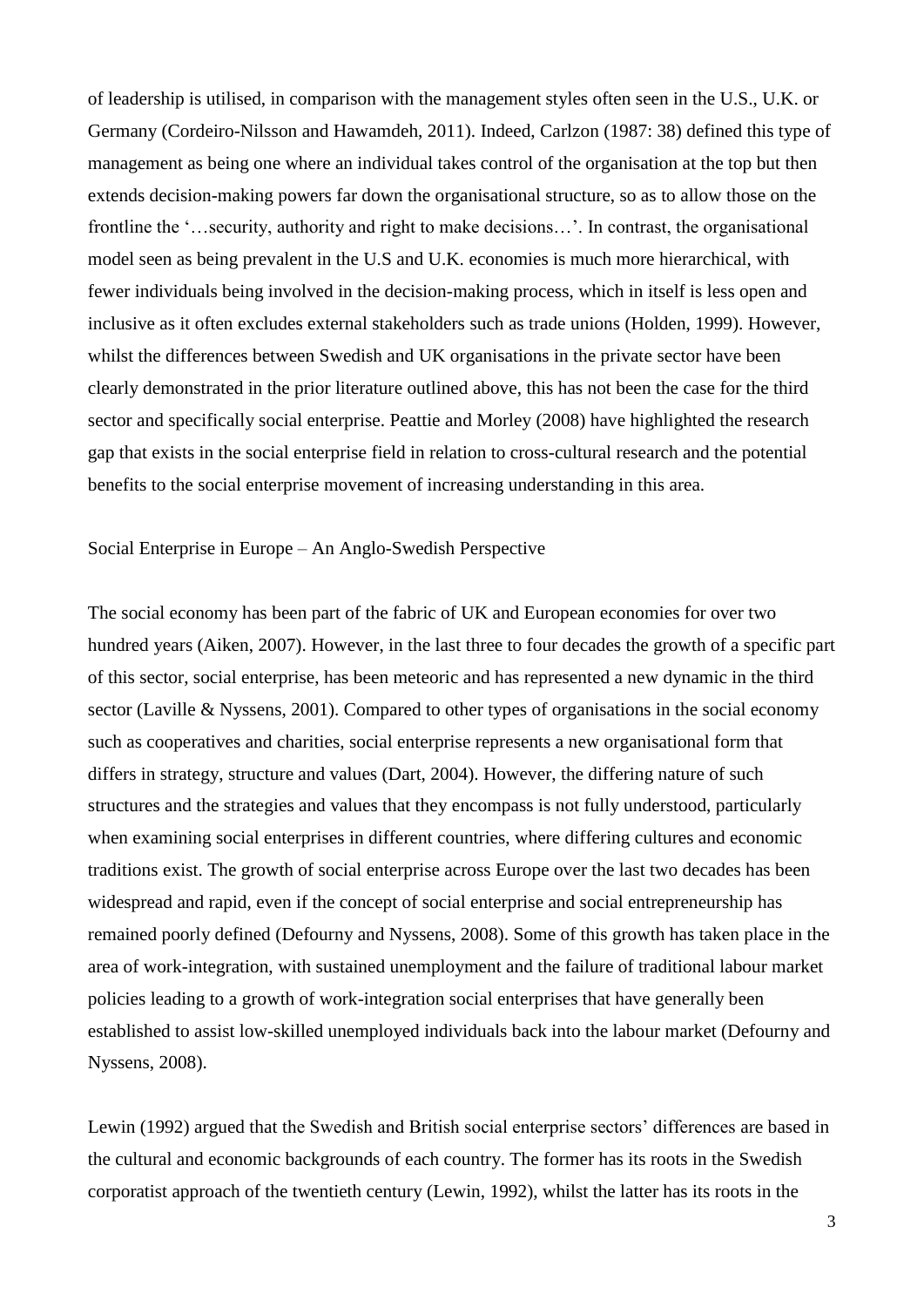private-sector cooperative movement of the  $19<sup>th</sup>$  century (Aiken, 2007). The Swedish social enterprise movement has been perceived in prior research to be small in size and heavily reliant on the state (Boli, 1991), but at the same time decentralised with state support coming from local municipalities. This is in contrast to the larger-scale of the UK social enterprise sector and its perceived US style separation from public sector over-reliance. This picture is somewhat complicated by the heterogeneous nature of the social enterprise movement, as social enterprises have a plurality of social aims and goals, ranging from environmental aims and third world development, to health service provision and work-integration. There is a need to understand such differences and to promote the transfer of differing structures, strategies and values across national boundaries.

However, despite the characteristics of Swedish and UK based social enterprises outlined by Boli (1991) and Lewin (1992), recent research and government policy in both countries has suggested that the opposite may in fact be true. Since the election of the Labour government in the UK in 1997 and its vision of the 'third-way', the UK government has been keen to support social enterprise and to utilise the third sector in welfare delivery (Haugh and Kitson, 2007). This has been done through schemes such as the Social Enterprise Investment Fund (SEIF). The SEIF gave £100 million of public money to social enterprises in the health and social care sector via loans and grants, with another £10 million currently available for social enterprises to apply for (Hall and Millar, 2011). Additionally, the UK introduced the 'Community Interest Company' (CIC) in 2004, which offered a specific legal organisational form for social enterprises. Indeed, whilst the Swedish government was one of the first in Europe to attempt to define what the social economy was (Westlund, 2003) it has not followed this up with any legal organisational definition or overt support for such organisations (Pestoff and Stryjan, 2008). This has been largely due to the dual barrier of Sweden's interpretation of the EU's 'Public Procurement' legislation (that does not allow preferential treatment for social enterprise) combining with Swedish domestic 'Public Procurement' legislation which forbids the consideration of social factors in the provision of state contracts, to limit state support for social enterprise (Defourny and Nyssens, 2008). This has led to a complete lack of overt public sector support for the utilisation of third sector organisations in the delivery of Swedish welfare policies, which in turn has meant that social enterprises in Sweden are less institutionalised in regards to state contracting than in the UK. When institutionalisation does occur this tends to be at a local government level through agreements with the local municipalities and this has led to very innovative but often small-scale social enterprises emerging in Sweden (Defourny and Nyssens, 2008).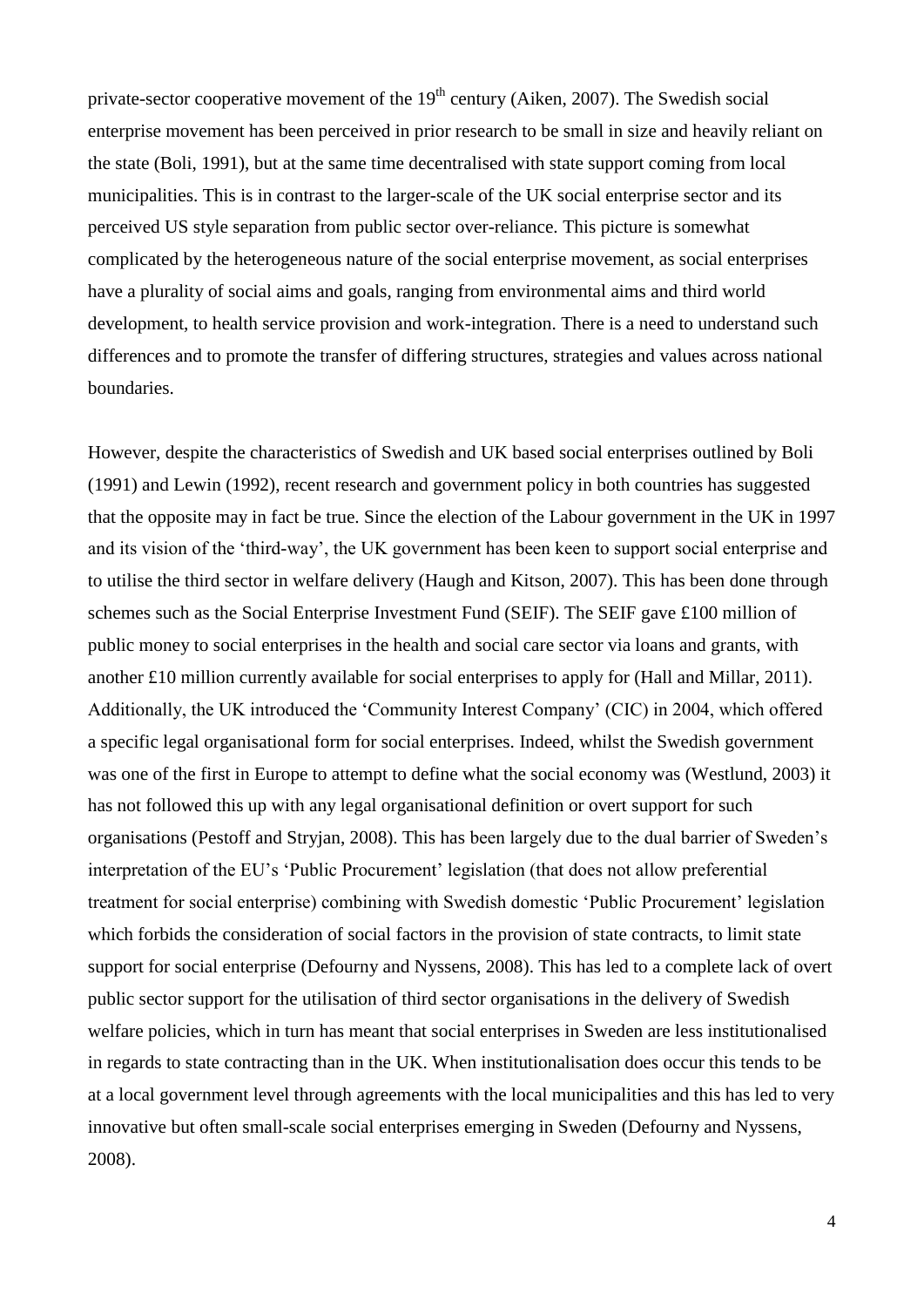## WISEs in the UK and Sweden

A work-integration social enterprise (WISE) is a social enterprise that aims to integrate the disadvantaged unemployed back into the labour force, either through creating permanent employment via commercial operation, creating temporary or long-term employment via subsidies or by offering temporary employability training through commercial trade or state contracting. Aiken (2007) defined six main types of WISE that exist (listed below) and Defourny and Nyssens (2008) placed these into different organisational models (see Figure 1).

- 1. Worker Cooperatives (WCO).
- 2. Community Businesses (CB).
- 3. Social Firms (SF).
- 4. Intermediate Labour Market Organisations (ILMO).
- 5. Voluntary Organisations (VO).
- 6. Commercial Integration Organisations (CIO).



# Figure 1 – WISE Typology: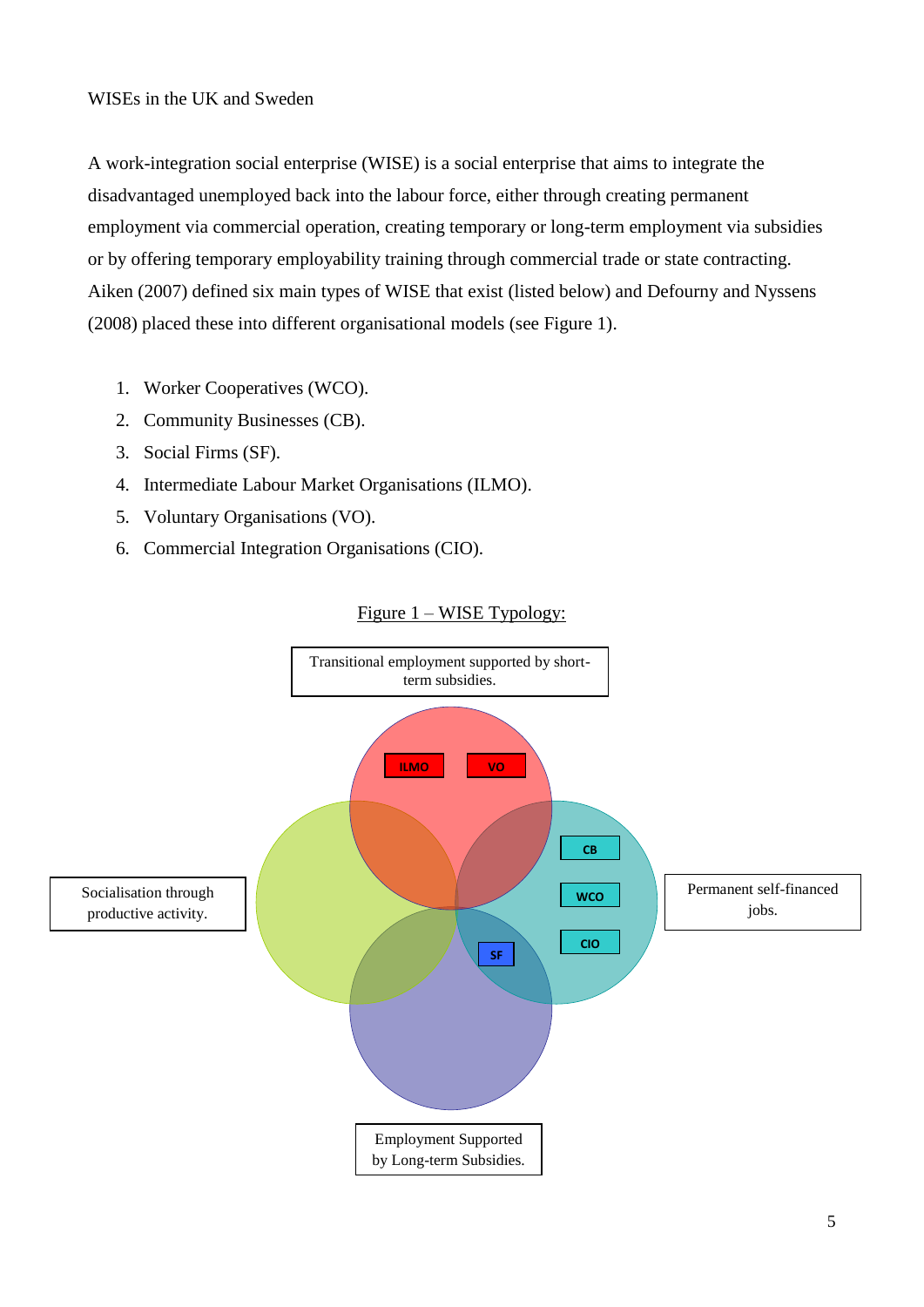In Sweden WISEs have typically been established as social firms, as well as to a lesser extent worker cooperatives or voluntary organisations with multiple stakeholders (Defourny and Nyssens, 2008). Swedish WISEs tend to operate in a variety of sectors ranging from the service economy (gardening, cleaning, catering) through to industry based WISEs (logistics, carpentry, scrap yards) (Stryjan, 2006). In the UK the prevalence of state funding and a willingness to contract out welfare programmes to third sector organisations has led to the growth of ILMOs and to a lesser extent CIOs, that are often multi-stakeholder (Campi *et al.*, 2006). This has been typified by WISEs becoming involved in the delivery of government funded projects such as Entry to Employment (now Foundation Learning), as well as the newly established 'Work Programme'. However, much of the differences between the social enterprise sectors of both countries have stemmed from the differences in the level of government support (politically, legally and financially) offered by both countries.

## **Research Aims**

The prior research outlined above has demonstrated the cultural differences that are embedded in Swedish and UK organisations and how this shapes their organisational and decision-making structures. However, such a comparison between Swedish and UK organisations in the third sector and specifically in relation to social enterprise, has to the authors' best knowledge not yet been conducted. This lack of cross-cultural research in the field of work-integration social enterprise, along with the need to engage in knowledge transfer across national boundaries, means that an examination of the differences and similarities of UK and Swedish WISEs will offer a valuable contribution to knowledge. When coupled with the slowly converging nature of unemployment levels and welfare policy in the two countries and the growth of social enterprise in Europe as a whole, the research outlined in this report is both required and timely. The following research aims were adopted for this research study grounded in the literature outlined above.

*Research Aim 1:* To critically evaluate the differences between Swedish and UK WISEs in relation to their organisational structures, decision-making processes and aims/values.

*Research Aim 2:* To critically evaluate the performance evaluation methods adopted by WISEs in the UK and Sweden.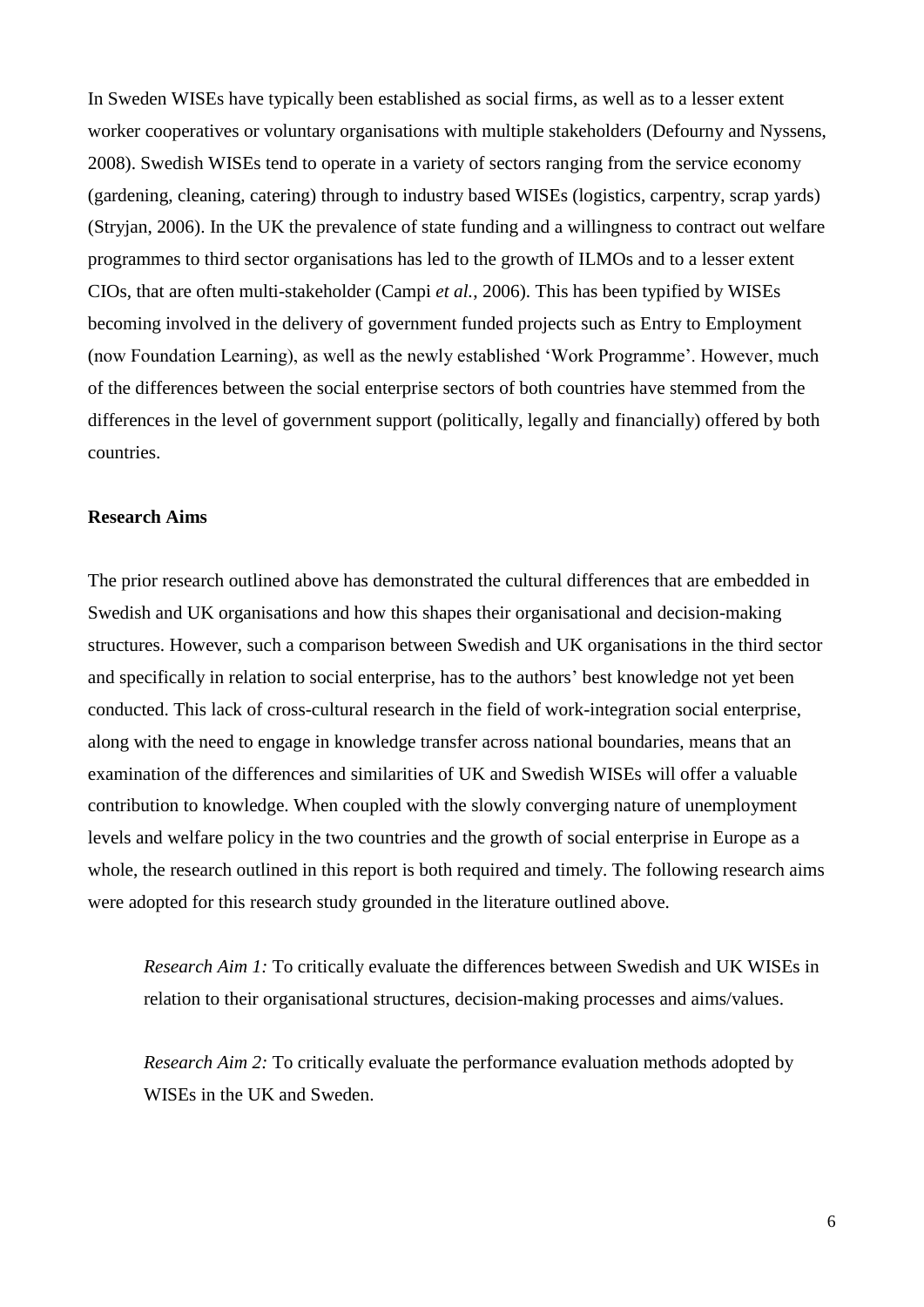*Research Aim 3:* To assess the level of state-interaction that WISEs in the UK and Sweden engage in and how this affects their organisational structure, decision-making processes and aims/values.

#### **Method**

#### Participants

The research was conducted at two WISE case-studies based in the East Midlands region of the UK, and two WISE case-study organisations based in the Östergötland region of Sweden. The data collection took place between September 2010 and October 2011. A description of the four casestudies is provided below.

*Swedish WISE 1:* This WISE was established in 1992 and is situated to the west of Linköping and offers employment opportunities to people with mental health or drug addiction problems.

*Swedish WISE 2:* This WISE is situated in a suburb of Linköping and offers transient employment opportunities to unemployed individuals. Whilst some can have minor mental health problems such as depression, the focus is not specifically on recruiting these types of people.

*UK WISE 1:* This WISE was situated in Kettering in the East Midlands and delivered employment enhancement training to unemployed individuals.

*UK WISE 2:* This WISE was situated in Lincolnshire in the East Midlands and delivered employment enhancement training to unemployed young people.

## Procedure

The study adopted a qualitative research method, in which semi-structured participant interviews were conducted with the owners, managers, staff, beneficiaries and external stakeholders at the four case-study organisations. These interviews sought to elicit participant's perspectives of the organisational structure, decision-making processes, aims and values of their respective WISEs, as well as the policy and funding environments that they operated in. At the Swedish WISEs the same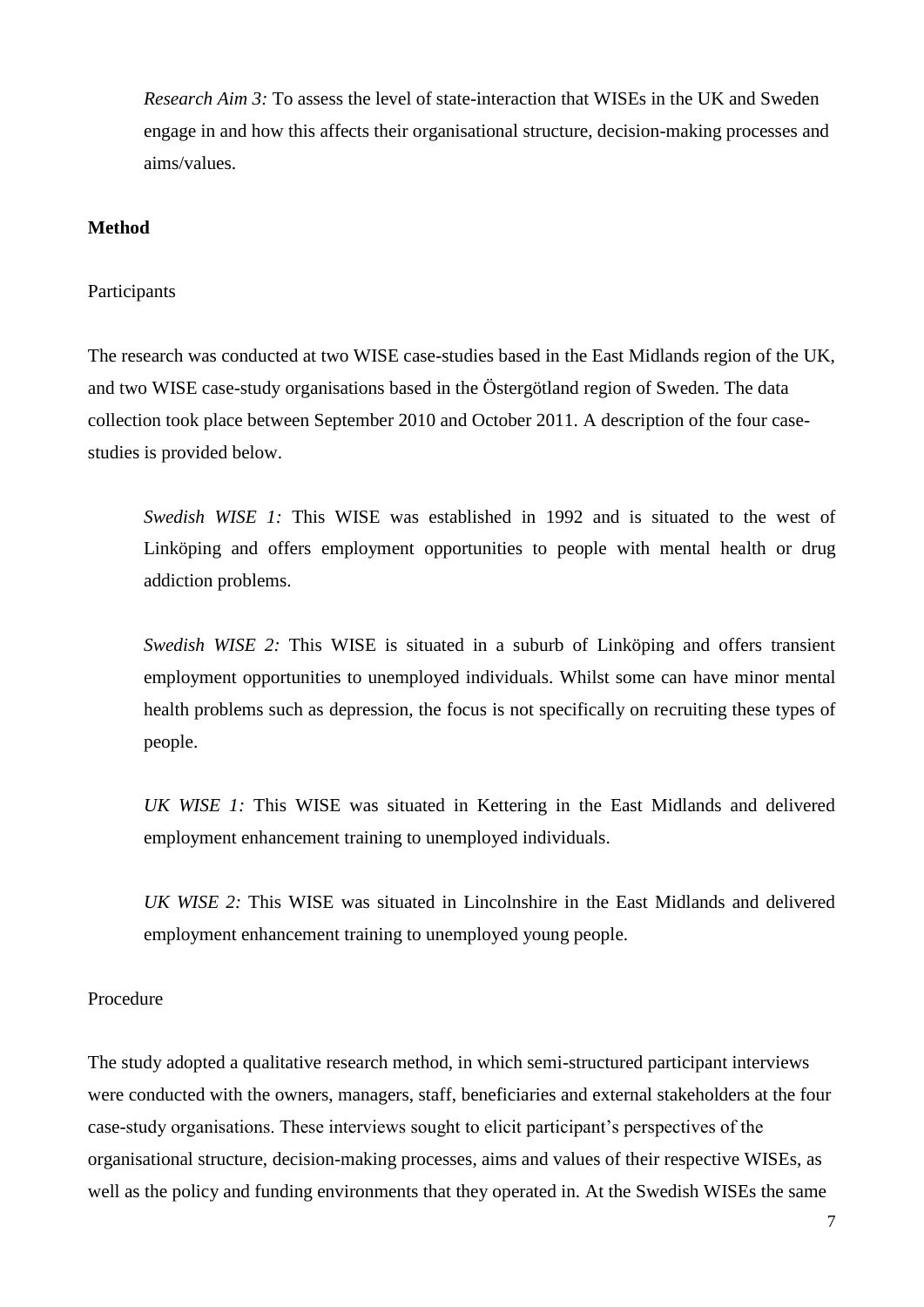interpreter was used during the 12 interviews in order to provide consistency of interpretation throughout the fieldwork.

## Data

The data collected during the fieldwork stage of the research study consisted of 14 semi-structured interviews and three focus groups conducted by the researcher with a total of 28 participants.

### Analysis

The method employed to analyse the participant's individual semi-structured interviews collected in the research was 'Constant Comparative Method' (Glaser & Strauss, 1967; Lincoln & Guba, 1985). Constant Comparative Method (CCM) is an iterative procedure designed for the qualitative analysis of text and is based on 'Grounded Theory' (Glaser & Strauss, 1967). Constant Comparative Method has been successfully applied in previous studies across a wide range of disciplines from social venture creation (Haugh, 2007) to music composition strategies (Seddon & O'Neill, 2003) and musical communication (Seddon, 2004 & 2005). This method of analysis focuses on a process where categories emerge from the data via inductive reasoning rather than coding the data according to predetermined categories (Maykut & Morehouse, 1994). Constant Comparative Method involves five main stages; Immersion, 'units of analysis' are identified; Categorisation, 'categories' emerge from the 'units of analysis'; Phenomenological reduction, 'themes' emerge from the 'categories' and are interpreted by the researchers; Triangulation, support for researcher interpretations of 'themes' is sought in additional data; Interpretation, overall interpretation of findings is conducted in relation to prior research and/or theoretical models (McLeod, 1994).

## **Results**

#### Swedish WISEs

Analysis of the interview transcripts involved engaging with the five stages of CCM. During 'immersion', 42 discernibly different units of analysis were identified from the data (e.g. 'stakeholder opinions' and 'democratic structure'). During 'categorisation', these 'units of analysis' were grouped into 14 'categories' and from these 14 categories 5 'themes' emerged through a process of 'phenomenological reduction'. These five emergent 'themes' were subsequently interpreted as: 'public contracting', 'stakeholders', 'beneficiaries', 'organisation' and 'the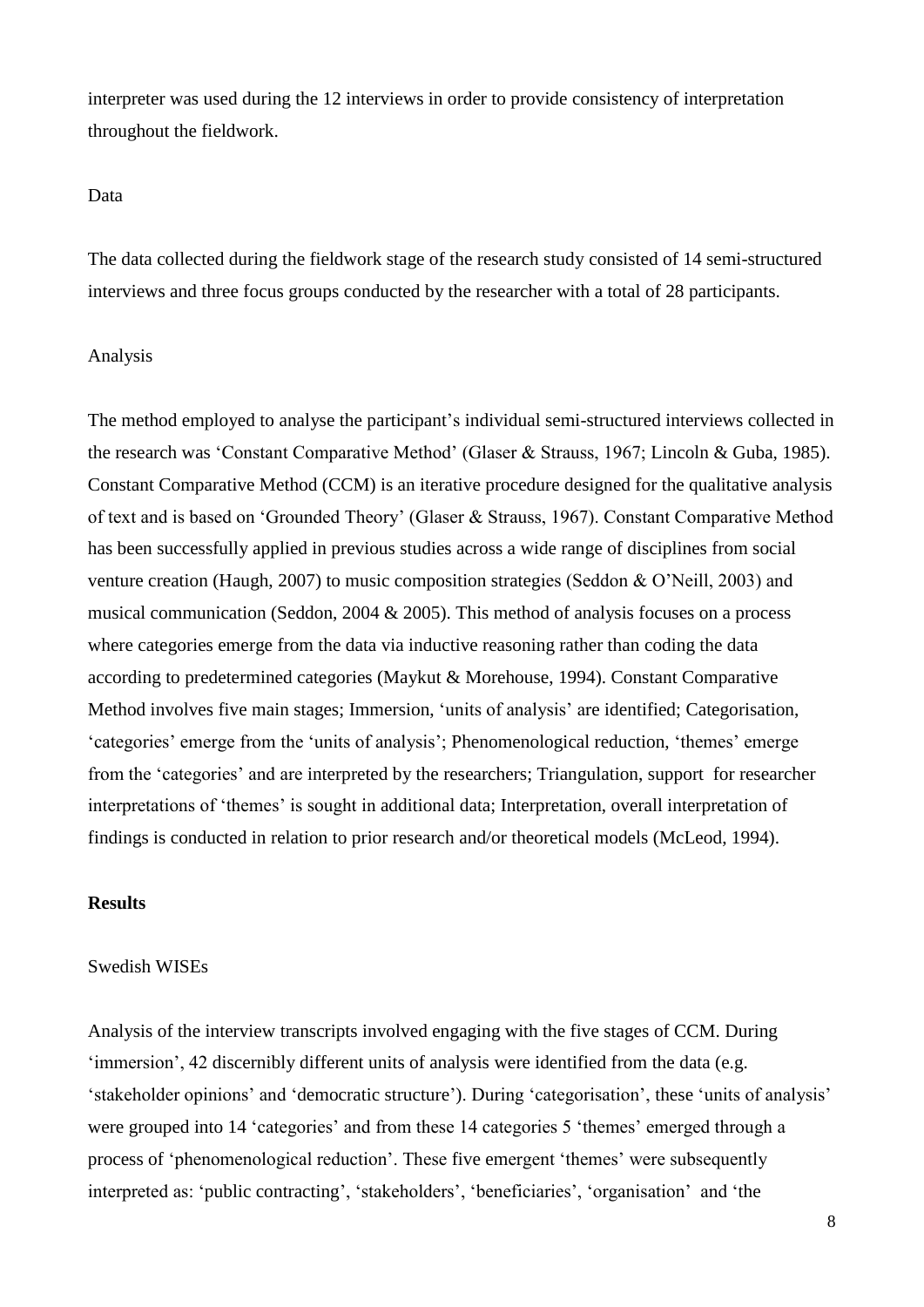programme'. A diagrammatic illustration of this qualitative analysis process is provided for further clarification (see Figure 2). This process was replicated for all the subsequent CCM analyses.



Figure 2 – Phases of CCM Analysis for Swedish WISEs (Owners/Managers & Staff/Beneficiaries):

NB. The numbers displayed above in Figure 2 in the 'categories' boxes correspond to the relevant units of analysis contained in that category. The numbers in the 'themes' boxes correspond to the relevant category contained in that theme.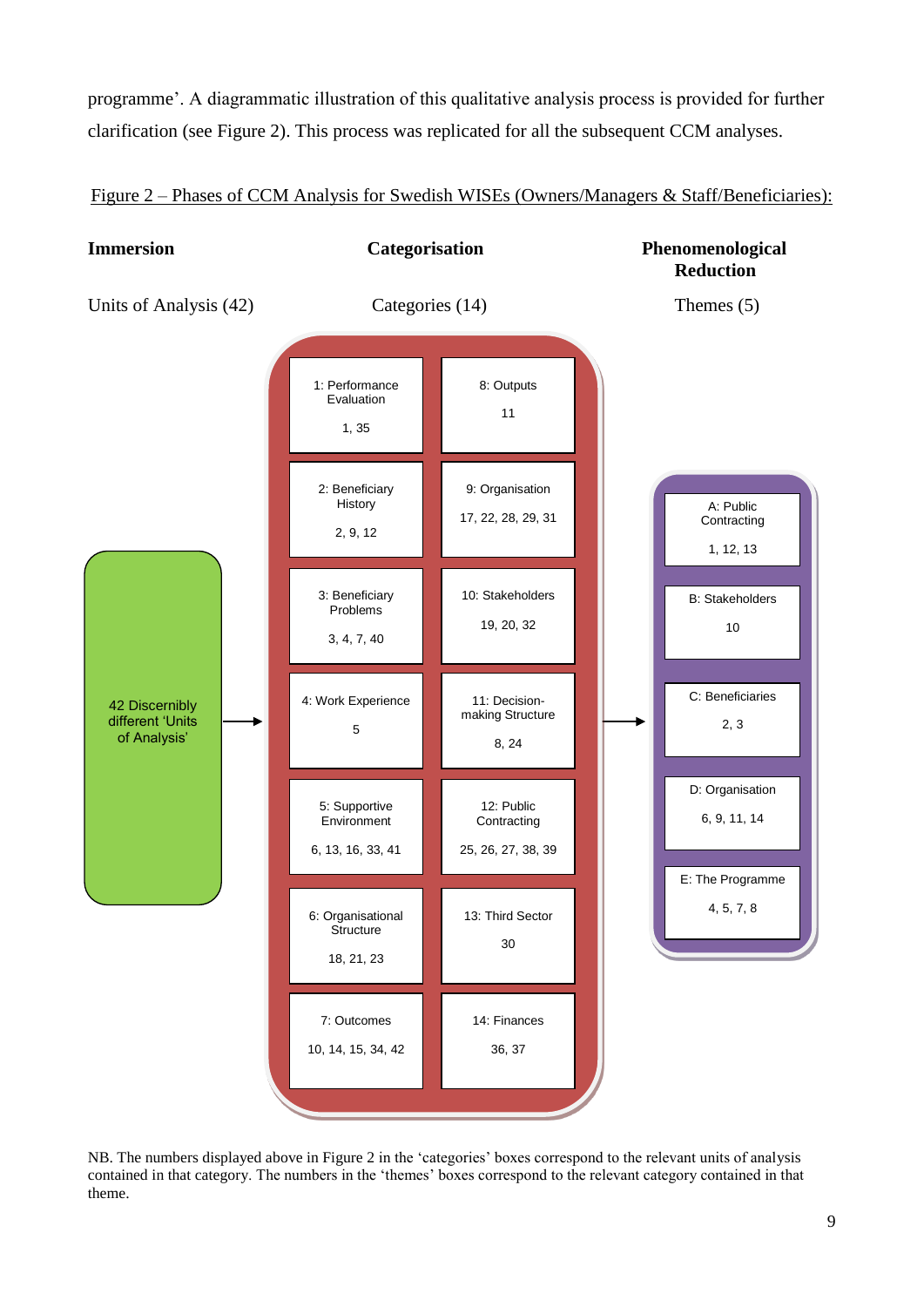Five overall themes emerged from the analysis of the interview data from the Swedish WISEs. These themes were interpreted as organisational perceptions based upon key actors within the social enterprise. It is proposed that an examination of these themes will reveal the factors that influence and assist the implementation of the work-integration programme provided. In the following discussion the participant quotations selected represent examples taken from 'units of analysis' relating to each relevant theme.

Theme A – Public Contracting:

This theme was characterised by a discussion around the problems of taking contracts with the public sector. The complexity of public contract procurement was discussed, along with the lack of political support for social enterprise at a national and local level in Sweden. However, performance evaluation in fulfilling such contracts was not considered a major problem as there seemed to be trust from funders. In relation to this the need for social accounting was also discussed, both in terms of how this was done in Sweden and also the potential problems with such accounts.

*"The social accounting we provide is based upon a standard model pioneered in Sweden that has been locally adapted. We utilise a mixed approach to the accounts based around a quantitative assessment of the fiscal benefits provided by social enterprises, as well as an evaluation of the soft outcomes of these companies in areas such as self-confidence, motivation and self-worth to name a few"* (P6)

*"Yes they* [state] *leave us alone more or less, maybe twice a year they come along and ask how far has she or he come……but we talk to them regularly over the phone or internet and we tell them that we need people and that we have vacancies……but they more or less just leave us alone because they have confidence in us…"* (P8)

*"They don't know that much about social enterprises as such……you need more to try and get the official sector of the municipalities to understand what it is all about……There has been a lot of verbal commitments, as I have seen from the right-wing governments but no firm support……"The procurement area is a very complicated area also, in the structure and the rules etc. It is a very complicated area and you need to have experts in order to compete in this area."* (P12)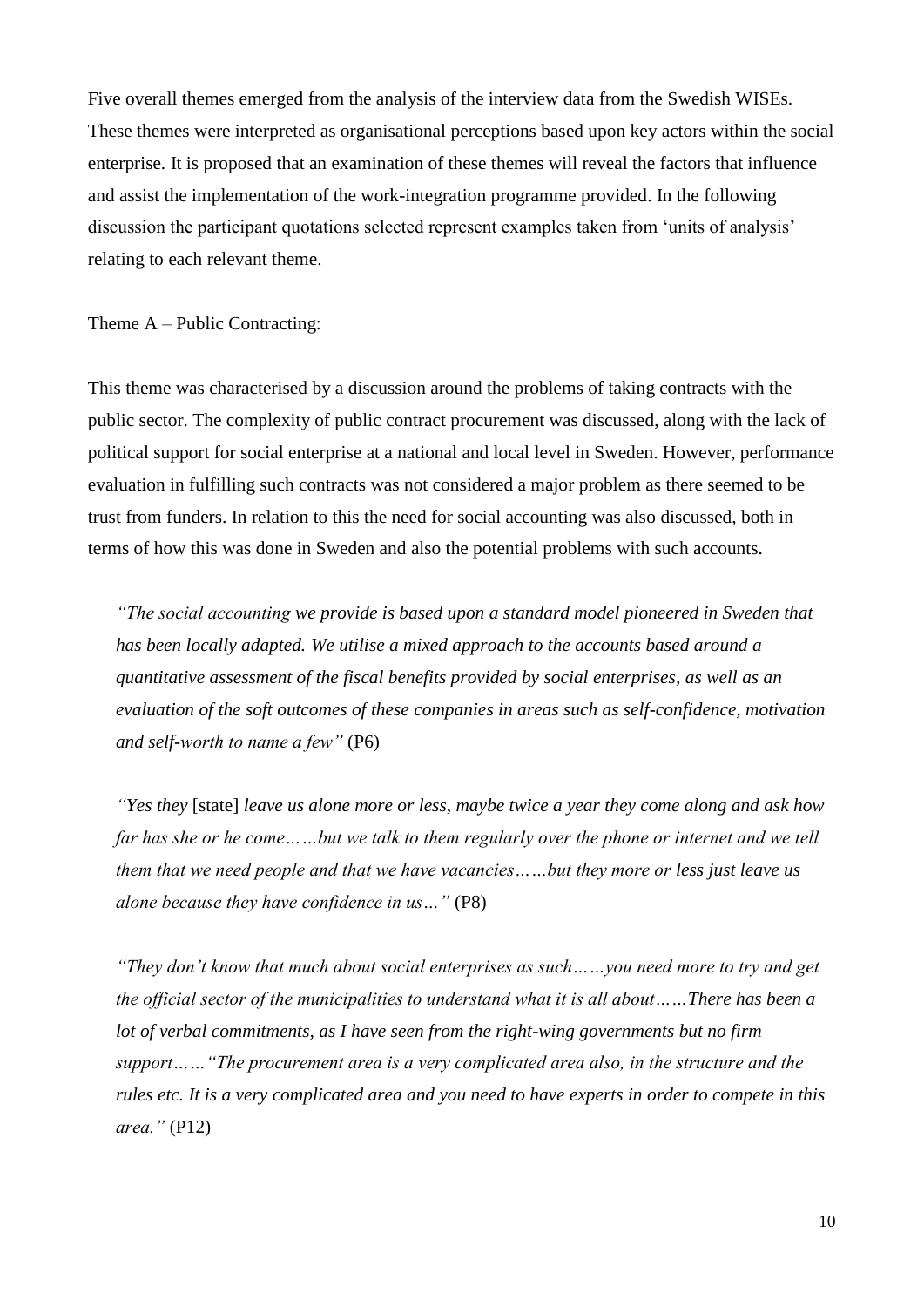This theme centred upon a discussion of the value of organisations having external stakeholders with a significant prior experience of business. Participants felt that it was very important that WISEs in Sweden have such stakeholders, and also use them. At Swedish WISE 2 there was a perception that the staff and owner did not utilise the expertise sufficiently. Furthermore, there was a desire to see more patience with and understanding of the complexities of establishing a viable social enterprise, particularly in the work-integration field.

*"…many people externally are involved with us* [Swedish WISE 1]. [Name] *from* [organisation name] *does our social accounting and we also have* [name] *who advises us on business matters…"* (P1)

*"They have had that structure for a number of years because they have seen that it is very important to have external members on the board in order to support them. I think that is a wise decision, because if you see SMEs that have just the owners on the board…they also do need external board members."* (P12)

*"They* [external stakeholders] *are very good, but they* [Swedish WISE 2] *have to learn to use these people because they don't think 'oh I can ask* [name]'*, so that is the next step now, to delegate more…"* (P8)

*"I do think that social enterprise is important……but you have to be aware that it takes time, you don't create this type of social enterprise building structure in one year or two, it takes time. Because you do need also to get an understanding from everybody, the stakeholders outside, the municipalities or the regions whatever…"* (P12)

Theme C – Beneficiaries:

This theme was characterised by the perceptions of the unemployed beneficiaries of the two WISE interventions. This was characterised by their past experiences of depression and other mental health problems, of unemployment and the impact that this had on the individuals (in terms of reduced confidence and motivation) and their families. The interviewees also discussed how they had been recruited to the WISEs and their initial experiences.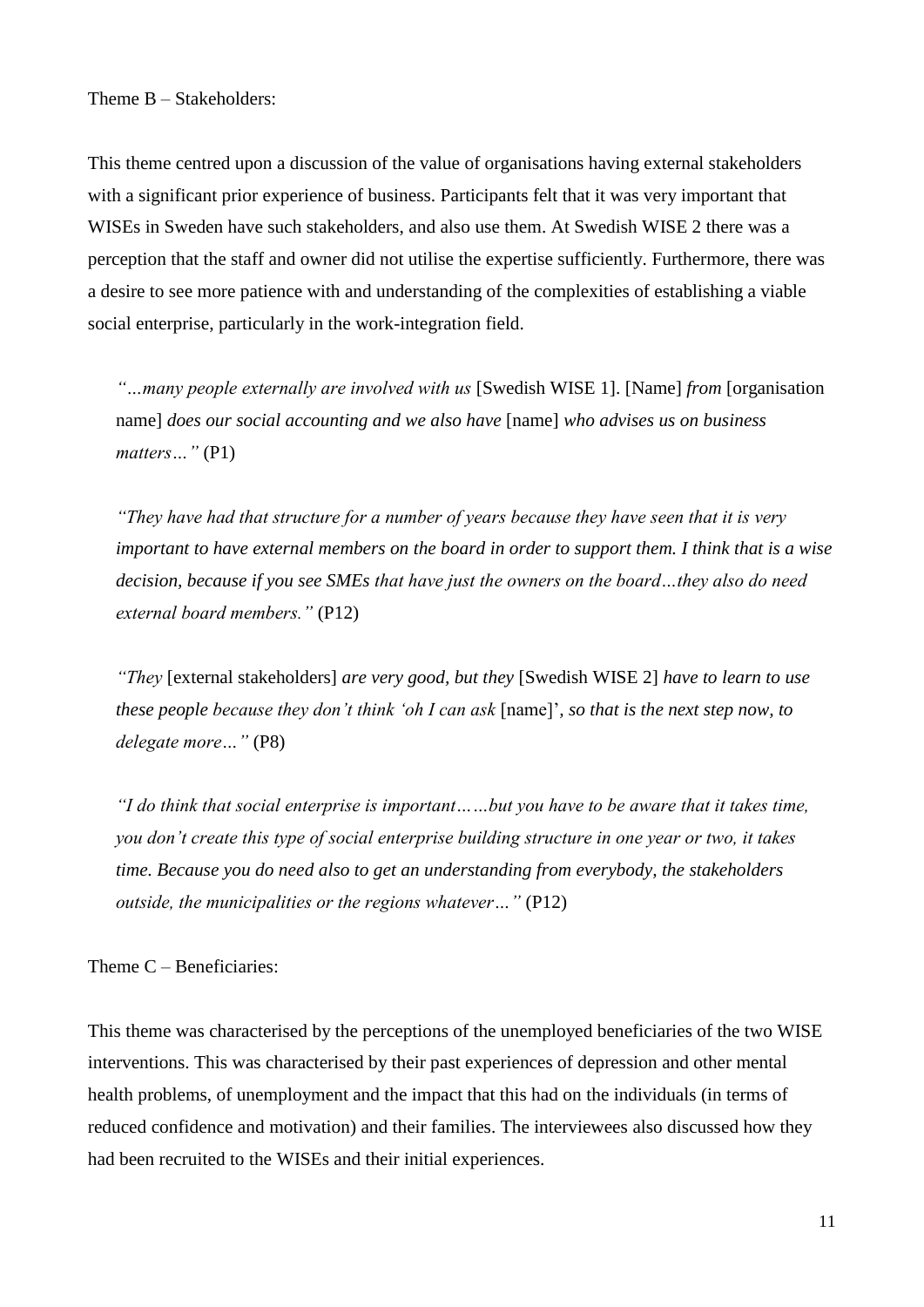*"Then in 2000 I just hit the wall…….I have been for years at a time on sick contributions from the state……I can't say why, but I was unemployed for nearly ten years.*" (P4)

*"My wife has been supportive but she is worried that I will become suicidal or depressed again……As an unemployed person you are always outside of the society."* (P5)

*"It was getting chipped away at* [confidence]. *It is quite disconcerting to be quite successful in what you try to do and then…it's not that I was unsuccessful it was that there was zero communication, no feedback. It's not negative feedback it's no feedback. So you put yourself out there…and nothing, no email back just nothing. That is disconcerting and I didn't know what to think but it was getting to the point where I was getting pretty low.*" *(P11)* 

*"It was the unemployment agency that told me about* [WISE]. *At first I was a bit sceptical but they persuaded to me come here and then I did and I have stayed here for a year……because I didn't think that it would be real work, I thought it would be therapy and I wanted to do real work…"* (P2)

Theme D – Organisation:

This theme was characterised by a discussion of the organisational factors and structures present at both the Swedish WISEs. These specifically related to the 'flatter' organisational structure of the Swedish WISEs (when compared to the UK WISE) with the staff and beneficiaries involved in the decision-making process at both the 'shop-floor' and boardroom level. This 'democratic' decisionmaking structure made for a very inclusive environment but also caused the decision-making process to be slow. This frustrated some of the staff who wanted to see a more 'top-down' structure. In addition to this participants discussed the financial models of the two WISEs in relation to the organisations' income ratios (public and private).

*"The company structure needs to be more rigid and top-down style of company. I realise at the same time that they want to keep the democratic values but that doesn't mean that we can't democratically vote to allow a certain segment of our population to make decisions……That kind of democracy isn't going to work."* (P11)

*"To a certain extent it is a Swedish problem* [slow decision-making structures]*, to a certain extent. In the* [Swedish WISEs 1 and 2] *I do find that there are too many people involved and it*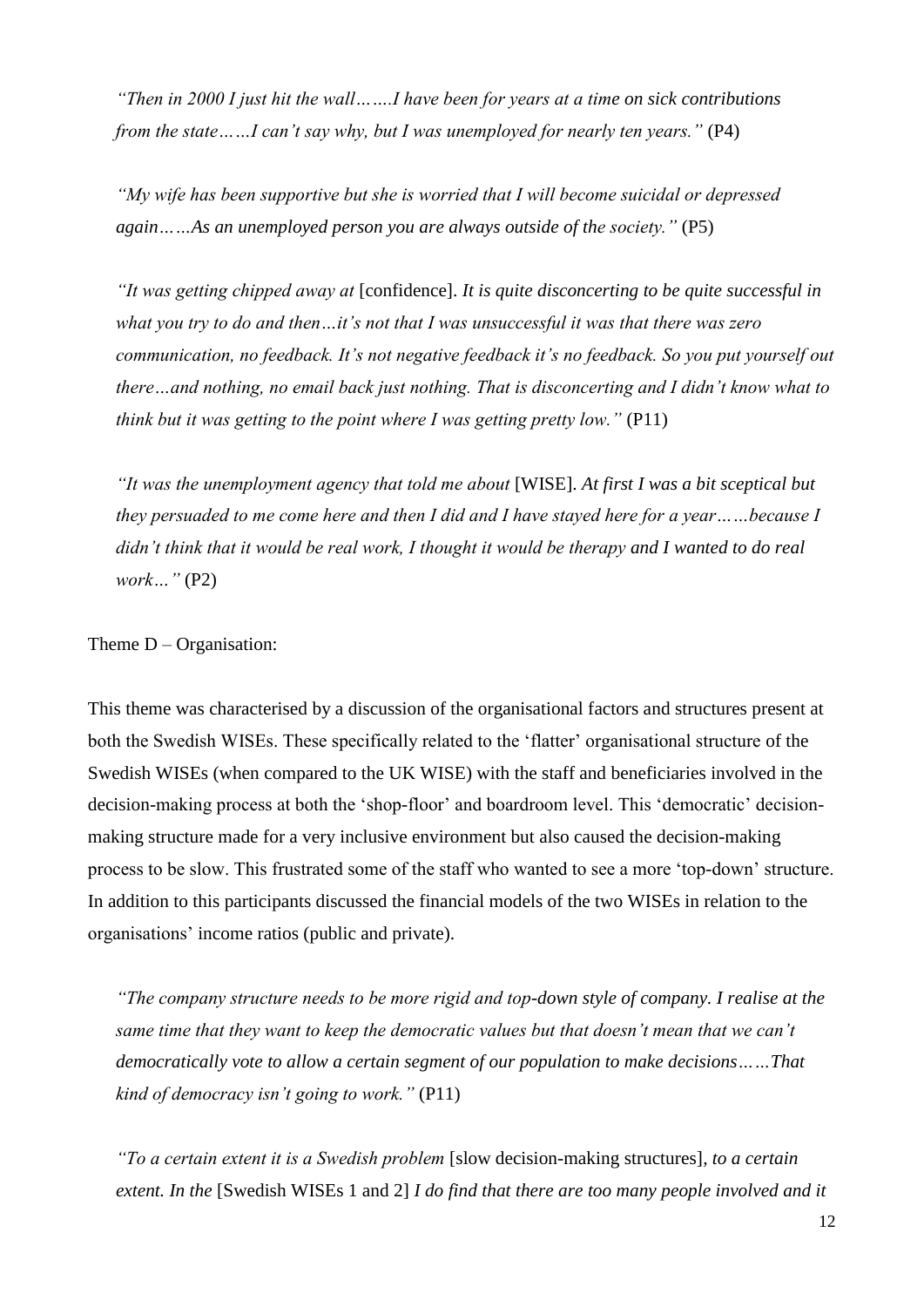*is a macro structure I believe. You cannot have every person involved in every decision, but you can have a structure that says that everybody takes part in the decision structure……But in the*  [Swedish WISEs 1 and 2] *I do find that they try and involve everybody at every time and everywhere and that is wrong…"* (P12)

*"Yeah it more like that, 50%* [income] *from the municipality and the other half is from trade."*  (P8)

Theme E – The Programme:

This theme was characterised by a discussion of the interventions offered by both WISEs. The importance of having access to a supportive environment, in which structured work experience could be undertaken was expressed by the staff, stakeholders and beneficiaries. The interviewees all expressed the opinion that by pushing the beneficiaries to do more and work harder (whilst remaining within their capabilities) then beneficiary confidence and motivation could be improved and they would be moved closer to the labour market either through gaining a permanent position at one of the WISEs or in the private sector. Finally there was however, recognition that many of the beneficiaries had severe problems (emotionally, mentally or physically) that meant that they would probably never be able to work with the same capabilities as a 'normal' employee.

*"You are able as a social enterprise to take into account that all people are not able to work 100%. That is very important and for me that is the basic structure to a certain extent and that goes back to something else that I find important also…you have to respect everybody and their work."* (P12)

*"The biggest help has been my social competence, working in a group and things…"* (P2)

*"When you do tasks and do them well and people find out that you can do things and are satisfied with your work……people then respect you and they trust in me to do the work that has been done."* (P5)

*"I think pushing people to the limit that isn't harmful is…you have to know the specific human to know how hard to push and how hard to not push. So I think it is a good thing to believe and push them at the right time and help them to do it right......After that* [mastery experience] *motivation comes, because they see that they can do it and often they want to do more, because*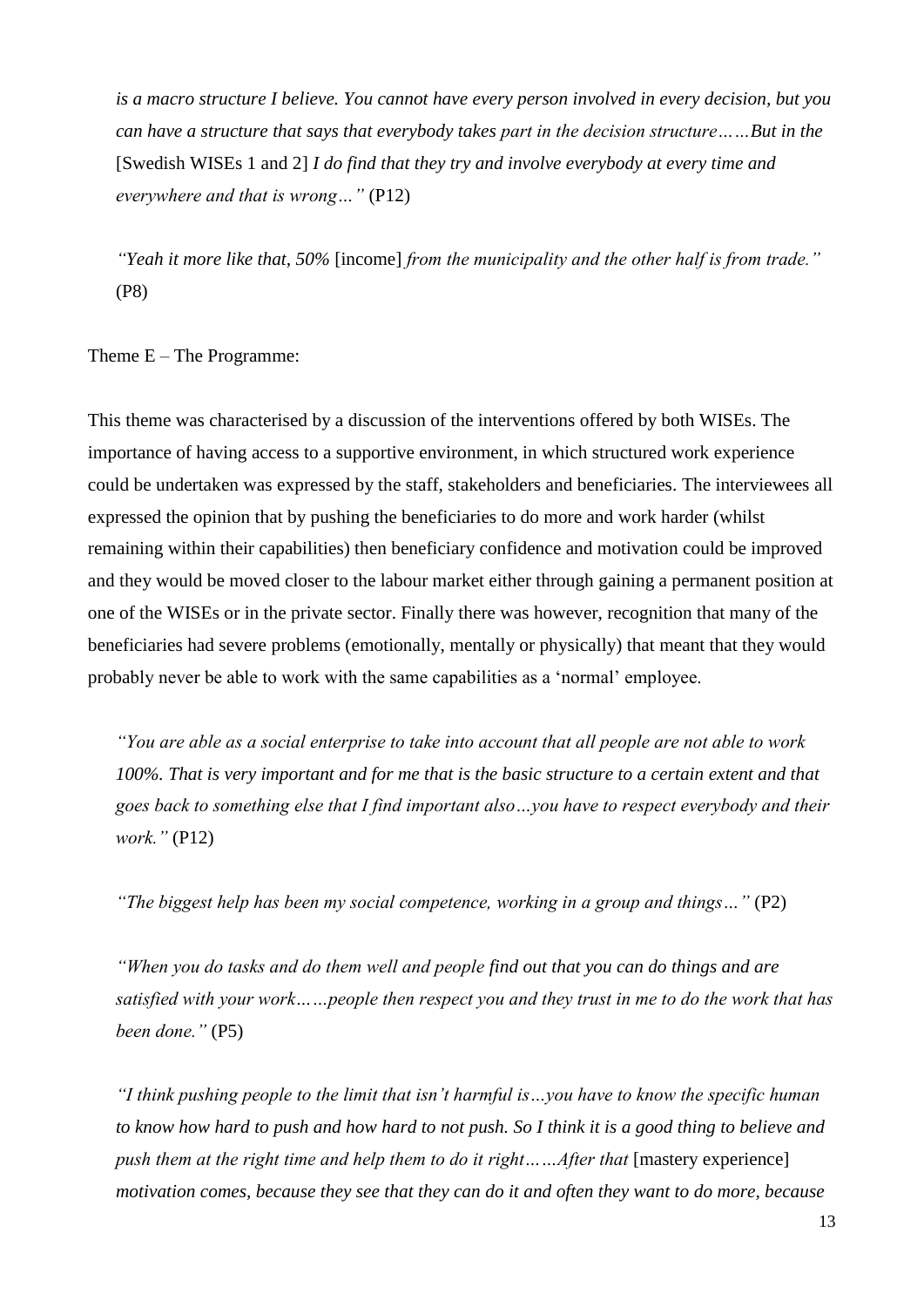*they see that they can do it and then they think 'well maybe I can do this too'? So it is like a chain reaction."* (P8)

## UK WISEs

Analysis of the interview and focus group transcripts involved engaging with the five stages of CCM. During 'immersion', 38 discernibly different units of analysis were identified from the data (e.g. 'funding pressures' and 'foundation learning'). During 'categorisation', these 'units of analysis' were grouped into 14 'categories' and from these 14 categories 5 'themes' emerged through a process of 'phenomenological reduction'. These five emergent 'themes' were subsequently interpreted as: 'public contracting', 'stakeholders', 'beneficiaries', 'organisation' and 'the programme'. A diagrammatic illustration of this qualitative analysis process is provided for further clarification (see Figure 3).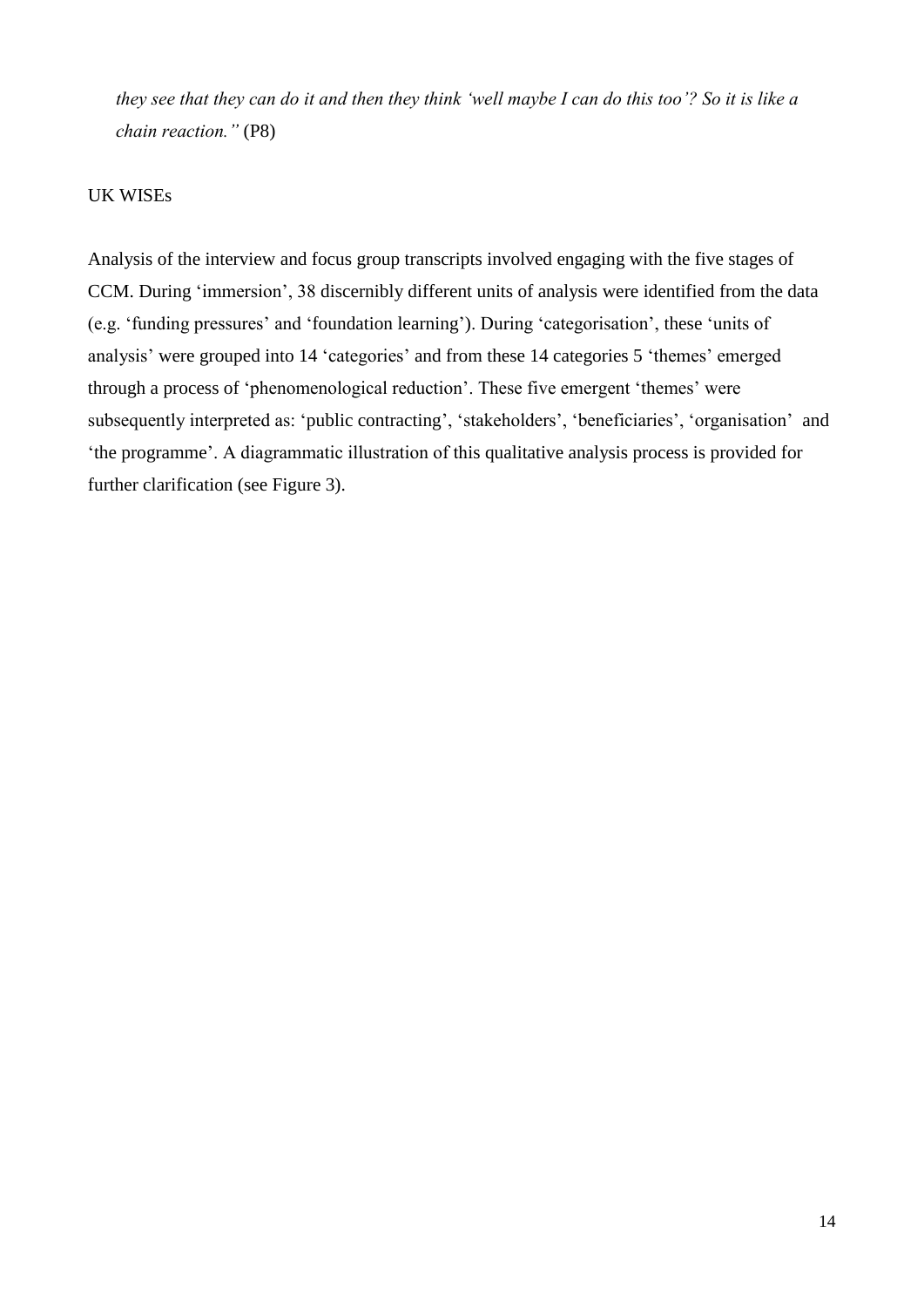

Figure 3 – Phases of CCM Analysis for the UK WISEs (Owners, Managers & Staff):

NB. The numbers displayed above in Figure 3 in the 'categories' boxes correspond to the relevant units of analysis contained in that category. The numbers in the 'themes' boxes correspond to the relevant category contained in that theme.

Five overall themes emerged from the analysis of the interview data from the UK WISEs. These themes were interpreted as organisational perceptions based upon key actors within the social enterprise. It is proposed that an examination of these themes will reveal the factors that influence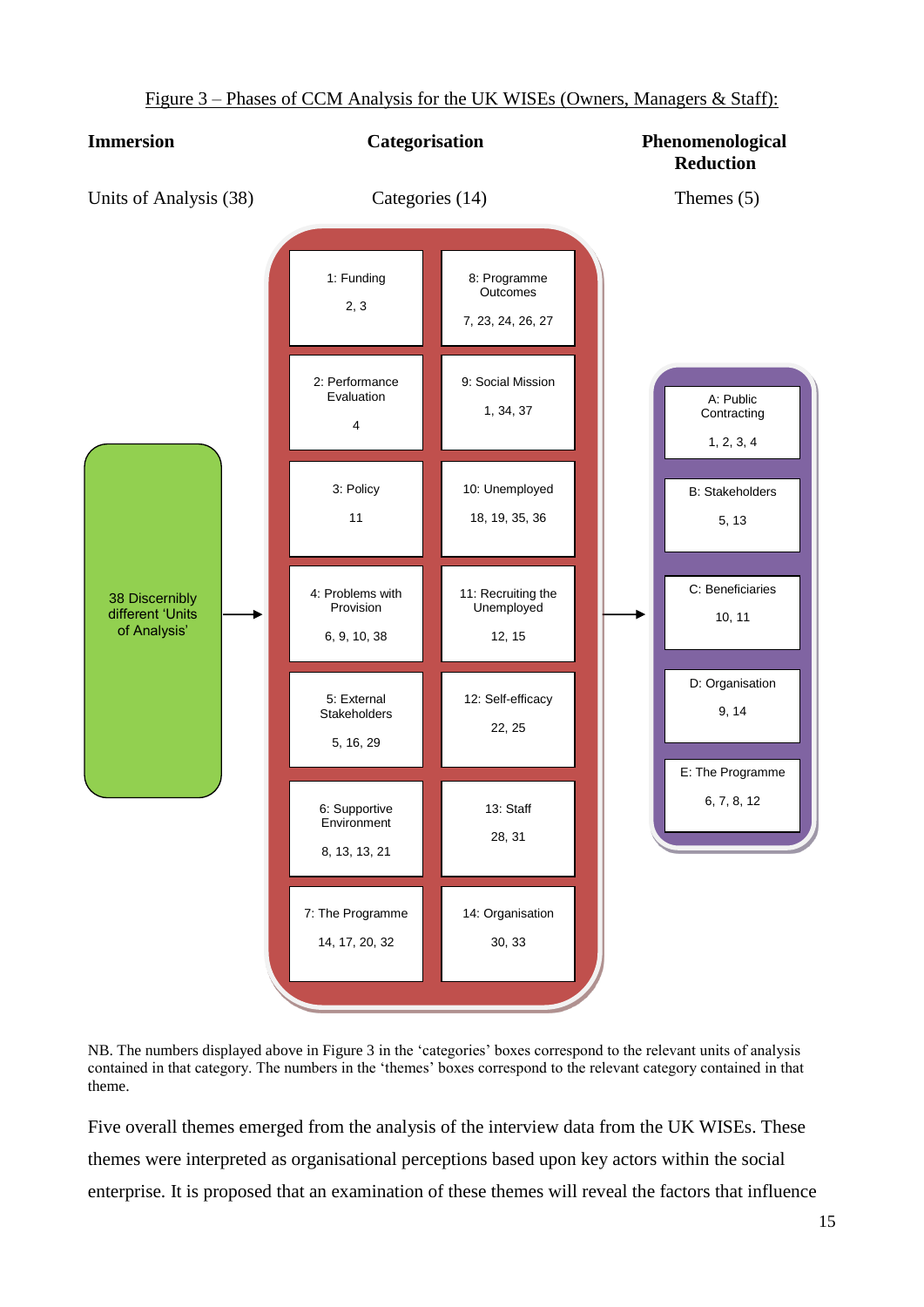and assist the implementation of the work-integration programme provided. In the following discussion the participant quotations selected represent examples taken from 'units of analysis' relating to each relevant theme.

### Theme A – Public Contracting:

The manager and staff of the UK WISEs talked about the difficulties that are inherent in state contracting in the UK and how this affects the provision of the work-integration programme that they offered. The difficulties of coping with the complex funding arrangements and of achieving sustainability were discussed, along with the problems caused by the need to meet the evaluation targets set by funders. Both of these factors impacted upon provision and added an additional strain to the organisations in relation to fulfilling their 'social missions'. The participants also articulated the problems surrounding current work-integration provision, particularly with reference to the guidelines and programmes laid down by funders and how it often was too short and did not allow funding for post-programme support.

*"Yeah. At the minute I have taken people on in this particular group that I don't think is right for this program because we've got to meet the numbers."* (P13)

*"Yeah it would be more helpful if they could help you move towards something you want rather than oh I've just got his target and I've got to push you into it into something that is not even your goal."* (P16)

*"…from my side of the fence we need to get kids through within a certain period of time to maximise the opportunity and the funds available, to be sure that we have the contract and can repeat that contract again the following year."* (P26)

*"…policy is driven by Whitehall talking to big business, and in the case of the 16-19 age group they listen to colleges, and in the case of under 16's they listen to schools……They don't do the soft skills very well so they don't want that to be on the agenda...*" (P28)

Theme B – Stakeholders:

Stakeholders were stated by many of the participants to be crucial to the successful functioning of the two WISEs, whether these were internal (staff) or external stakeholders (i.e. linked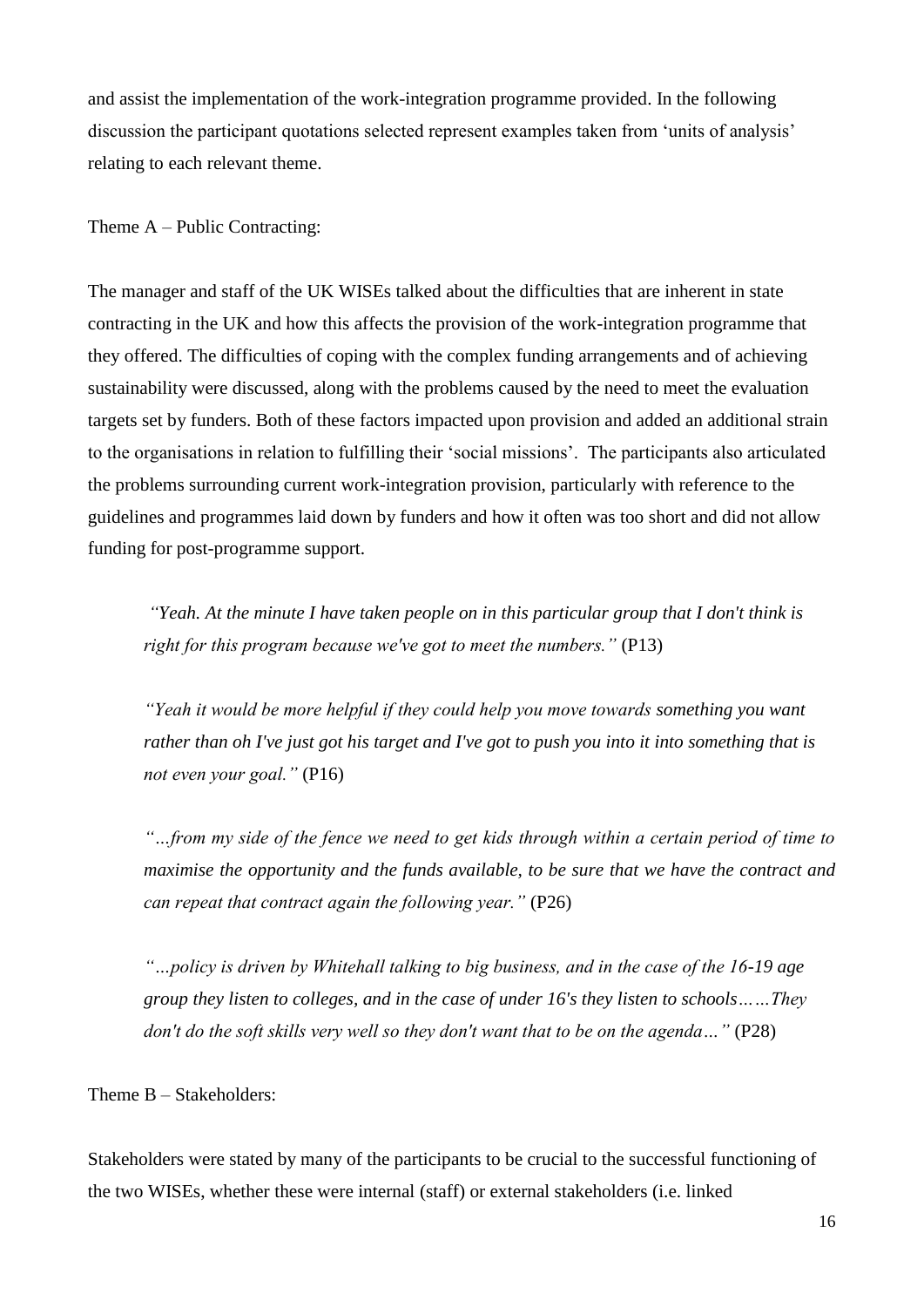organisations). In relation to external stakeholders misperceptions of the WISE's approach along with poor communication caused the WISE difficulties and hence impacted upon the programme that the WISE delivered. Examples of good relations with external stakeholders were given in relation to the functioning of the programme, and the importance of the internal stakeholders was also iterated. Here the importance of an inductive recruitment policy towards staffing was also discussed.

*"I think culturally we are very different to* [external stakeholders]*. I don't know if I have already brought that up or made that clear, and I think sometimes people don't always understand our kind of approach to this type of project."* (P13)

*"…it is an absolute disgrace the information that comes with the learners and it's always been like that as far as I have seen……the information that comes, particularly with the Foundation Learning and particularly through Connexions, I've always thought it was terrible absolutely terrible."* (P27)

*"That is the added value I think in that because of the trust they know that we are not going to step out of line and they also know that we would be the first to say to the staff no check that with the council and just ring them and just check it...*" *(P24)* 

*We are looking for somebody who is totally committed to the social enterprise and everything that we are. So you know very soon whether that is going to be the case or not to be honest with you."* (P24)

Theme C – Beneficiaries:

The manager and staff at the UK WISEs talked about the beneficiaries that they worked with. The diversity of the unemployed youth population was discussed and how this had been altered by the 'credit crunch' and the subsequent recession. In terms of recruiting the beneficiaries the difficulties of doing this were discussed, especially in relation to the removal of the Educational Maintenance Allowance (EMA). The nature of the social mission and how it affected recruitment was also discussed.

*"They are very diverse, we've had graduates, we've had young people with learning difficulties, some who have got no kind of academic background at all. We've got people*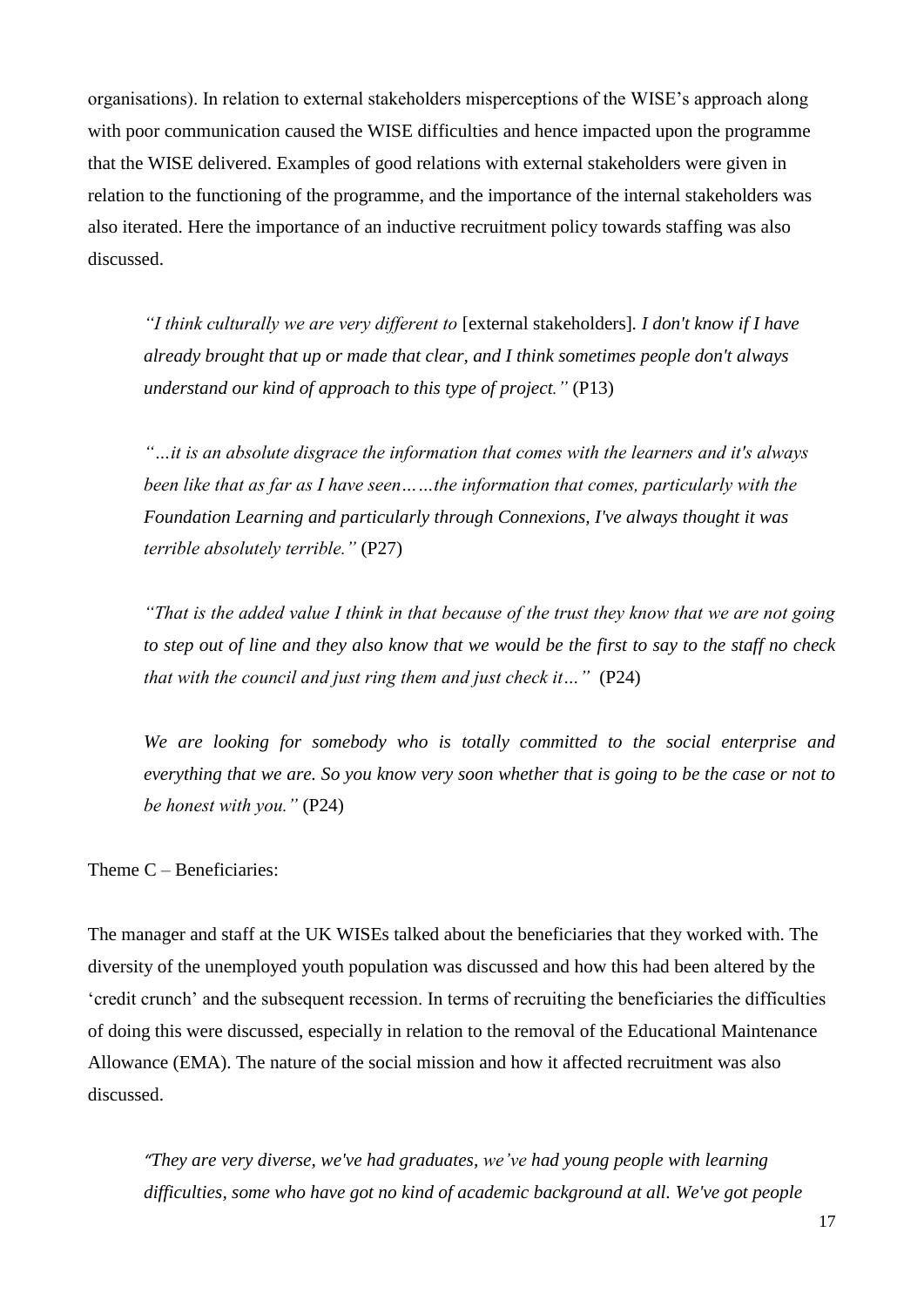*who have not attended school for years, so yeah a very diverse group……I think the reason is that they can get EMA on other programmes, and I think that there are a lot of other programmes available to them as well. So come here and don't get £30, or come here and get £30."* (P13)

*"…the level of kids that we are getting on the programme has gone up a little bit…It's just the fact that the NEET group has vastly increased in the last two years to what 1½ million or something if you take all the figures in…"* (P28)

*"I have always felt as an organisation we are almost morally obligated to take on some of the learners the other sites won't take……So yes, they may be more difficult and may not have the finances attached to them than if you really just selected from the top end, but if everybody selected from the top end then who really takes care of the rest. That is the beauty of social enterprise and where we sort of step into the equation."* (P21)

Theme  $D -$ Organisation:

The interview and focus group participants talked about the structure of the WISEs and how this allowed for the staff to be more flexible and informal in their programme delivery. The impact that the social and voluntary aims of the WISE had upon the local communities was also raised alongside an acknowledgement that the WISE organisation felt that they were at the heart of their community. Problems caused by organisational change in relation to the programme delivery were also raised by the staff.

*"Well I think that erm…we can be less stuffy than if we were a more formal training agency because we've got like… We are community focused as well, which is part of the social enterprise model. We are a CIC and our focus is the local community."* (P13)

*"When you go to a trustee meeting and say we could lose £111,000 this year because we have not done… And they said right okay let's have a look, who have we saved, who is a better person. And they are prepared to look at that and whilst you don't want to lose the money they are prepared to just look at that and say we will not just turn into a sausage factory."* (P24)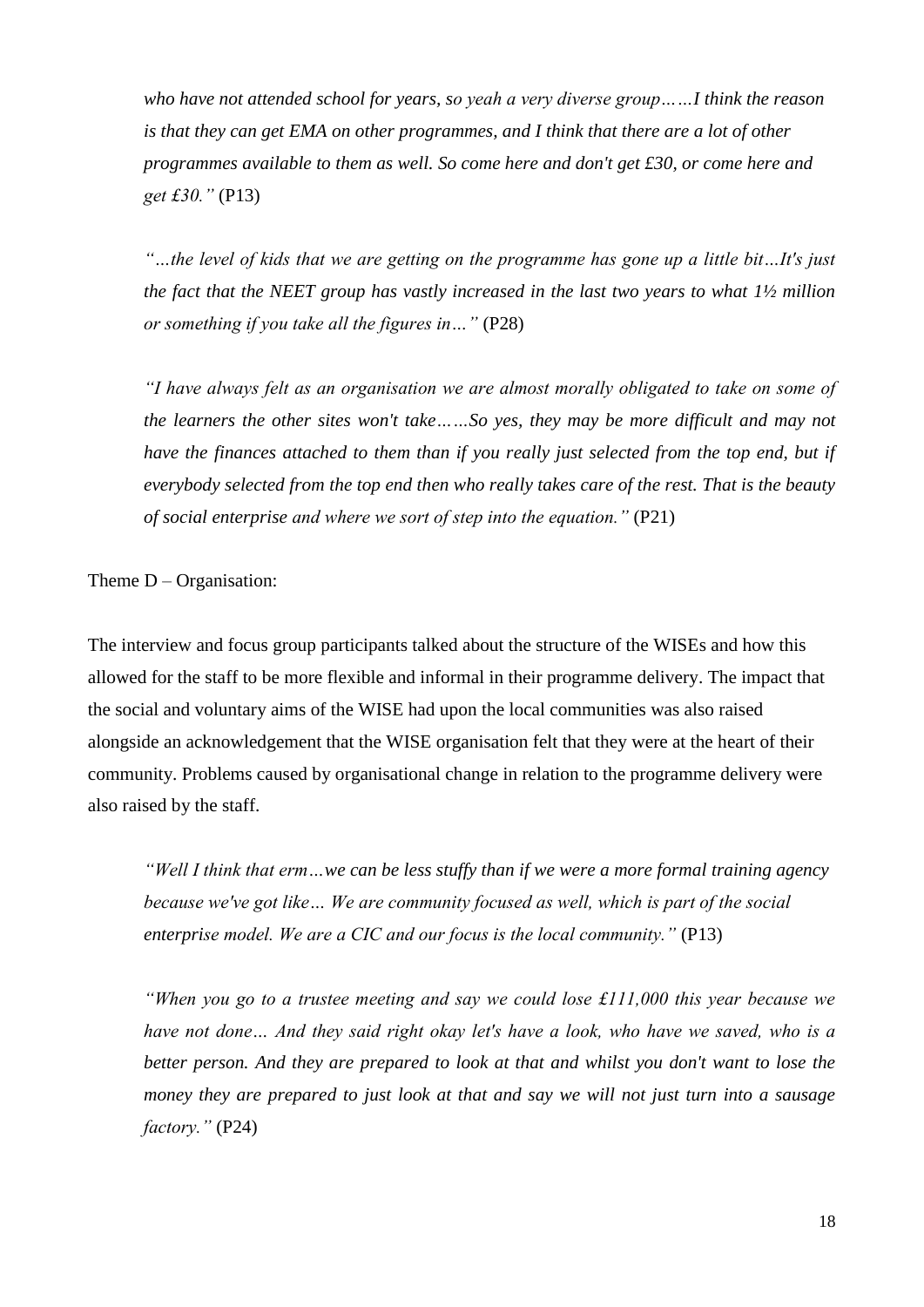*"What we do is that all the salaries are a bit lower, particularly the chief executives and the senior people they are lower, but we have got a darn sight more staff because we use the money to spread much more. So you end up with what really matters which is the sharp end."* (P28)

Theme E – The Programme:

The interviewees discussed the supportive (but structured) environment that the WISEs offered along with the importance of mentoring and providing role-models. Providing a working environment in which attainment tasks could be undertaken and where effort was rewarded through verbal encouragement was also viewed as key to the success of the programmes run. This all came together to produce what the participants viewed as *outcome* benefits such as increases in confidence, motivation and self-belief that were viewed as more important than *output* benefits such as qualification gained.

*"I mean certainly in terms of our work we are looking at young people who aren't particularly employable… So given that self-motivation is not something that comes easily to them, part of* [the programme] *is aimed at working through that and that is a bit that is timetabled in. But challenging themselves on their perception of themselves and what they need to do to move forward as well."* (P13)

*"I suppose in terms of it is getting to know them first, because obviously our ages are too far apart so obviously it is quite important to get to know them and see if you can get along with each other's personalities…… So when you give them guidance I should say or advice, but the guidance they can then think well you've just done it and it seems to have worked so I might give it a go."* (P14)

*"…they have got that fresh slate and they can try stuff that they have never done before and they can build up a little bit of that self-respect bank balance again……the very essence is that they'll build that self-respect back up again so that they will then in outside life try new things, because they can gamble a little bit of that self-respect and they can risk failure again because they have built it up."* (P18)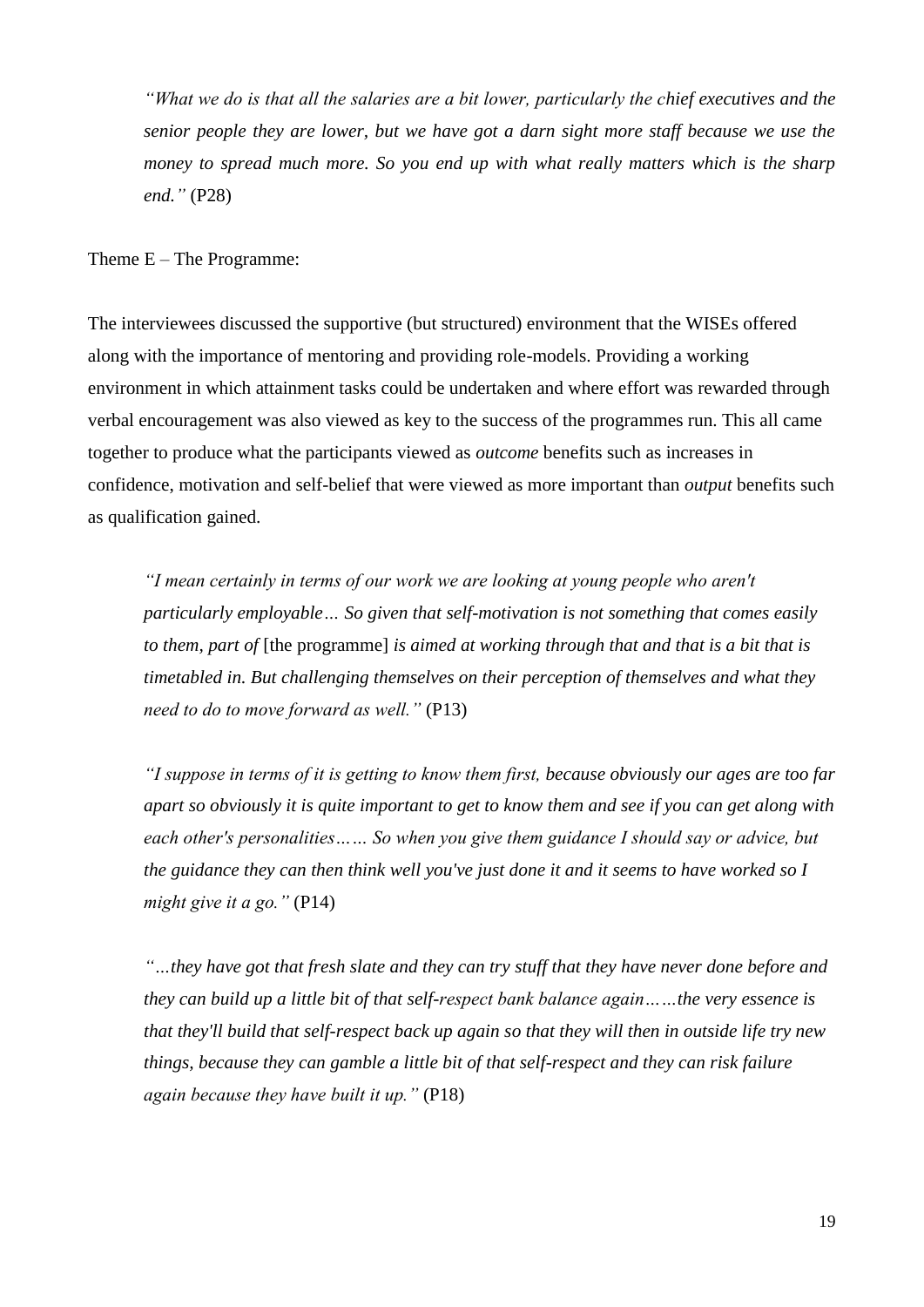### **Discussion**

The research findings from the four case-study organisations extend prior research that suggested Swedish businesses operate flatter organisational structures and more democratic decision-making processes than their UK counterparts (Axelsson *et al.*, 1991; Holden, 1999; Muller *et al.*, 2009) into the WISE sectors of both countries. The Swedish and UK WISEs involved external and internal stakeholders on the board of directors and in the strategic decision-making process, but crucially the Swedish WISE case-studies also included the beneficiaries at the board level as well. Additionally, lower-level decisions at the Swedish WISEs also involved the beneficiaries and were based upon democratic votes and consensus building prior to undertaking a particular course of action. Whilst such lower-level decisions also took place at the UK WISEs, consensus building and voting were not utilised and the ultimate decision still lay with senior staff and management. However, whilst these flatter and more inclusive organisational structures allowed for a more informal and openminded leadership style (Muller *et al.*, 2009) it nevertheless led to a slower decision-making process when compared with the UK WISEs. This offers support to prior research in the business field that identified UK companies as having a shorter decision-making process than their Swedish counterparts (Axelsson *et al.*, 1991) and suggests that such cultural business practices have also taken root in UK and Swedish WISEs. Such transference of business culture from the private to the third sector should come as no surprise, as cultural characteristics have been shown to be crucial in determining management and work practices in different countries (Cordeiro-Nilsson and Hawamdeh, 2011). Indeed, it would seem that based upon the case-studies examined in this study, the 'Scandinavian model of management' identified by Carlzon (1987) is also part of the management fabric of WISEs in Sweden. This research finding would also suggest that the historical economic backgrounds of Sweden (corporatist) and the UK (liberal private sector) have impacted upon the development of their respective work-integration sectors (Lewin, 1992; Aiken, 2007).

The business and profit-distribution models at the Swedish and UK WISEs were also markedly different. The Swedish WISEs operated broadly on a 50/50 split between state contracts (in which they were paid the welfare benefits of the beneficiary for employing them) and private trade (generally in the areas of gardening, carpentry, cleaning and catering). These trading activities confirm prior research by Stryjan (2006) and also allowed for trading strategies that meant that profit-making could be actively pursued by which significant surplus could be created and redistributed in the WISE. This redistribution took the form of profits being used to create the funding for the permanent employment of one of the beneficiaries. Once the required amount of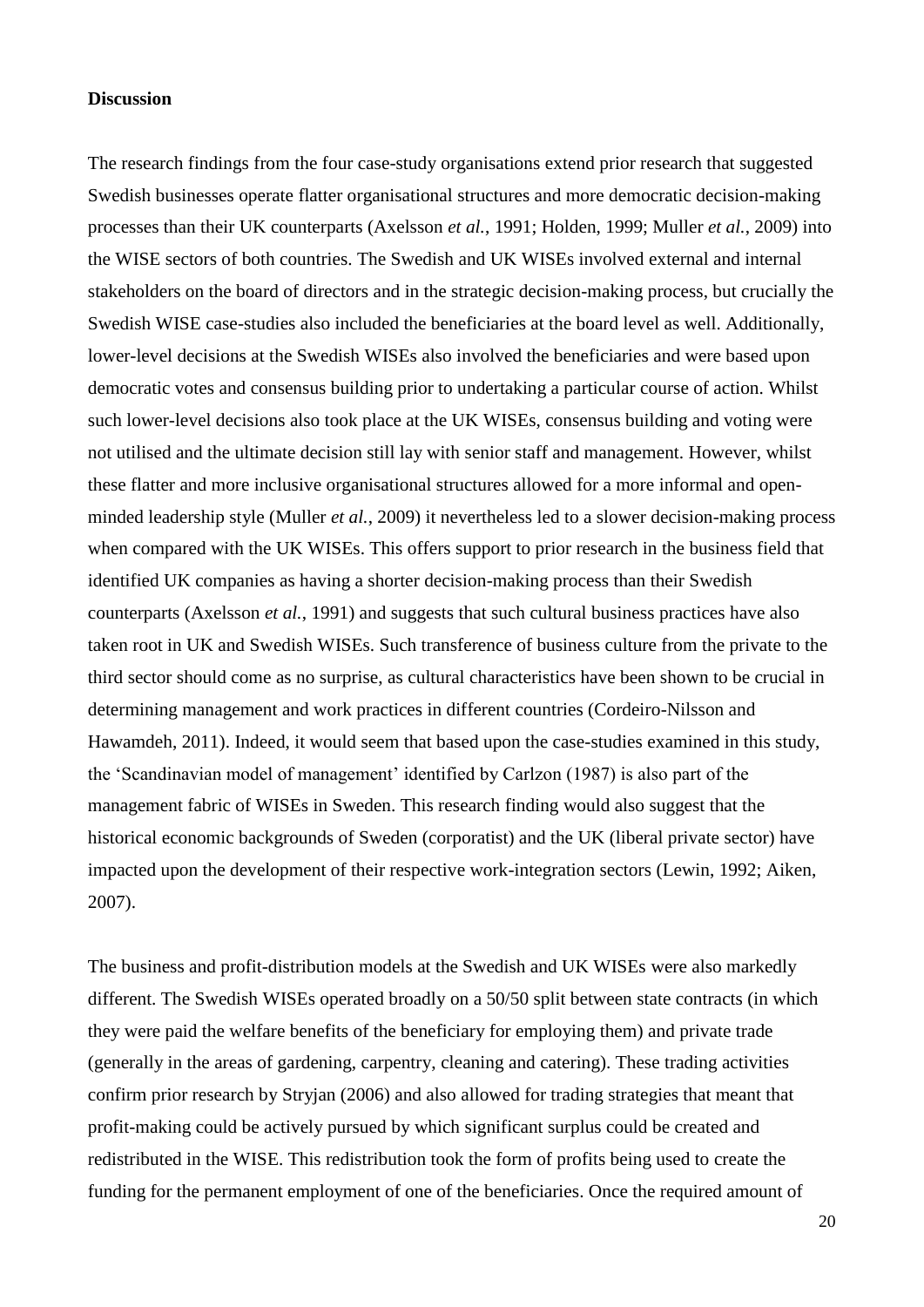funding was in place the beneficiaries at the Swedish WISEs would vote for one of their peers to be given the permanent employment. This is in stark contrast to the UK WISEs, which were supported to a large extent by government contracts (i.e. Future Job Fund, Foundation Learning etc.), with private trading providing a minimal income. Therefore, once the funding for a beneficiary was ended, that beneficiary either left the WISE to continue seeking employment, or was occasionally kept on at the WISE as a volunteer or employee. This research finding again demonstrates the more democratic nature of the decision-making process in the two Swedish WISEs when compared to the UK WISEs, even in the area of profit-distribution and employment creation (Axelsson *et al.*, 1991; Holden, 1999; Muller *et al.*, 2009). However, this was not always perceived to be perfect, with some beneficiaries complaining that this did not always lead to the best candidates getting the permanent position. They felt that a more 'top-down' decision-making structure might be more beneficial in making decisions more efficiently. In addition to this, the relative lack of state funding for both the Swedish case-studies compared to the UK case-study, suggests that a change has occurred since Boli (1991) stated that Swedish social enterprises were small and heavily reliant on the state. The case-studies involved in this study were not insignificant in size or turnovers (Swedish WISE 1 had an annual turnover of £600,000). Furthermore, they were not heavily supported financially by public contracts as were the UK WISEs. This may be due to the changing natures of the UK and Swedish welfare states, with the UK government increasingly seeking to support the third sector through its 'third way' approach to welfare (Haugh and Kitson, 2007).

The four WISE case-studies involved in this research all utilised performance evaluation techniques to demonstrate the effect that they were having upon their beneficiaries, although this occurred in different ways and measured different elements at the three organisations. The Swedish WISEs utilised an external stakeholder to carry out 'social accounting' related to calculating the financial benefits that the organisation's social functions and aims had for the Swedish state and society. The 'social accounting' method utilised in this evaluation was one that had originated in Sweden but that had been adapted for local purposes. Within this, basic cost calculations centred upon savings in benefits etc. are utilised to assess outcomes and hence financial social impacts. These are calculated across five different areas involving the municipalities (equivalent to local authorities in the UK), the unemployment office (unemployment benefit), hospitals and medical services, state insurance (i.e. disability benefit, sick pay etc.) and the criminal justice system. Additionally, both of the Swedish WISEs were in the initial stages of exploring the use of a 'social return on investment model' (SROI) that a local social enterprise development agency had imported across from the UK. Crucially, this was conducted by both the Swedish WISEs as a voluntary measure, and was not part of any performance evaluation measures stipulated by the state. This demonstrates the high degree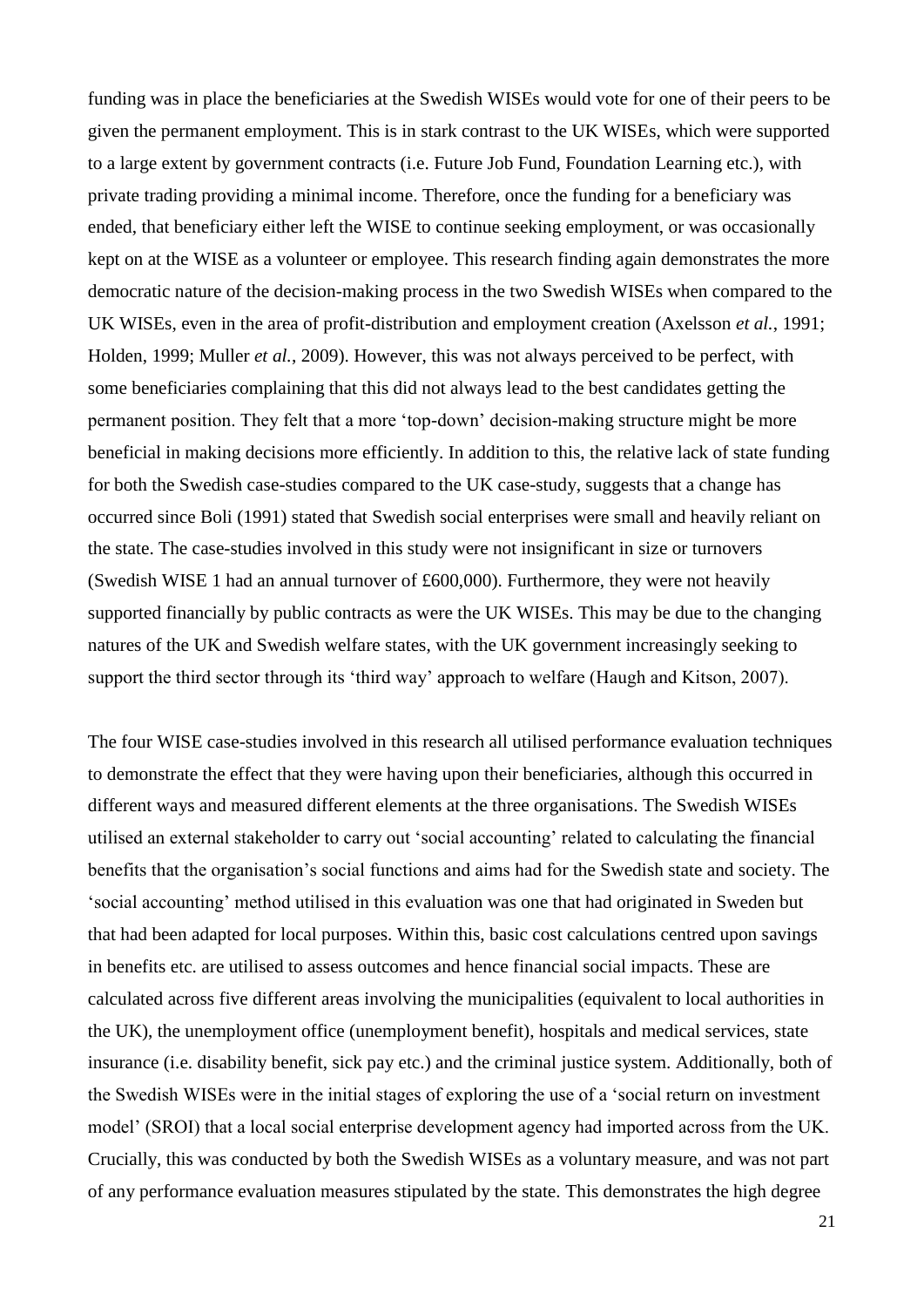of trust that the Swedish state placed in both organisations, with the local unemployment office taking a very 'hands-off' role with both WISEs that only involved bi-annual visits to the organisations. This is in stark contrast to the strict contractual measures that are often in place in the UK when organisations provide contractual services to state organisations. The strict evaluation criteria set out in UK state contracts is perhaps a function of the centralised s welfare structure that the UK operates (Spear, 2001), which removes the ability for local state actors to act independently. Additionally, the need to meet state led targets in order to remain financially viable can also cause 'mission drift' in UK WISEs (Aiken, 2006; Seddon *et al.,* 2012).

The data gathered also revealed some interesting results that in some cases were contrary to the prior literature. Whilst prior research suggested that Swedish social enterprise relied on heavy state support (Boli, 1991), the current research suggests that the opposite is true in the Östergötland region. The two case-studies examined both received state support, but this only accounted for about half of the WISEs income, whilst the other half instead came from private/trade income streams. Indeed, interviews with the stakeholders and staff at both the Swedish WISEs revealed that state support (over and above paying the beneficiaries welfare payments) was non-existent. The interviewees stated that whilst the local municipalities were verbally supportive of social enterprise and the third sector, this never materialised as 'concrete' support in the form of financial or political assistance. The state support that was offered to the Swedish WISE case-studies was in the traditional mould of Swedish labour-intervention welfare programmes; that is based upon the creation of temporary or permanent employment via state subsidisation of private and third sector companies (Chung and Thewissen, 2011). Indeed, contrary to the prior research conducted by Boli (1991) and Spear and Bidet (2005) the Swedish WISEs were not heavily reliant on state funding, which was anyway not forthcoming. This lack of overt support for social enterprise has forced the two Swedish WISE case-studies to vigorously pursue sustainability by accessing financial and social capital in other areas, such as private trade or the use of external stakeholders on a voluntary/contracting basis. These findings suggest that the changing nature of the Swedish welfare state over the last twenty years (Michailakis and Schirmer, 2010) has led to a reduction in the support offered to social enterprise in Sweden. However, further larger-scale research is needed to confirm this finding.

In contrast, the UK WISEs had access to generous government support, with the respective local authorities funding a Future Jobs Fund and Foundation Learning programme. This created a much more supportive environment for the UK WISEs and led to a multi-stakeholder approach being pursued, albeit one that was different to the Swedish WISEs as many of the external stakeholders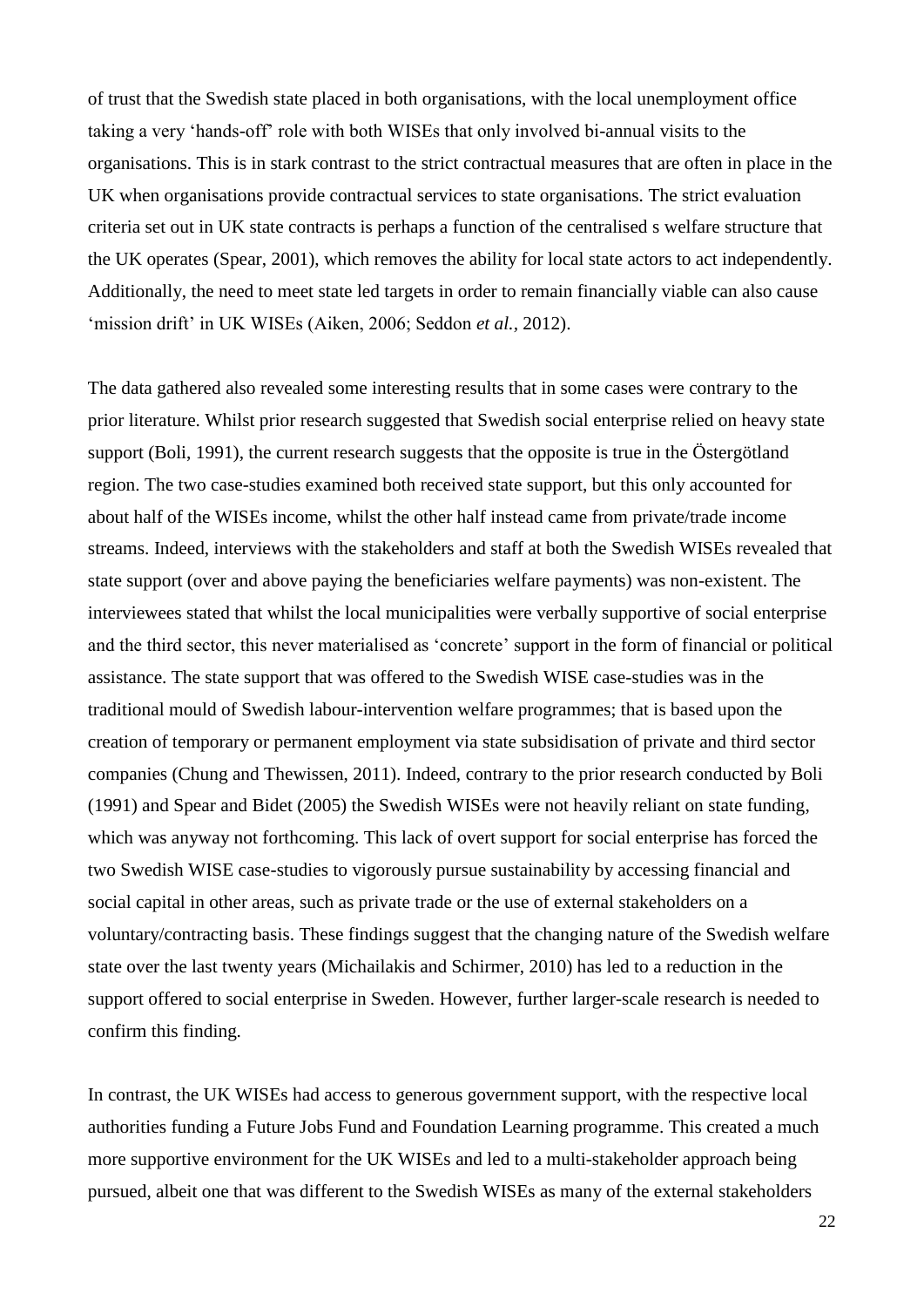were from the public sector. The more overt financial support on offer for the UK WISEs meant that they were effectively being run as 'intermediate labour market organisations' (ILMOs). This research finding offers support to prior research by Campi *et al.* (2006) that suggested that the majority of UK WISEs were multi-stakeholder ILMOs.

## **Summary**

This research study has suggested that there are significant differences between WISEs in the UK and Sweden. In the former the prevalence of state funding and overt political support for social enterprise has led to the growth of ILMOs that receive the majority of their income from state contracting. In Sweden the research suggests that the opposite is true, with a lack of understanding of social enterprise and a lack of firm financial or political support meaning that Swedish WISEs need to access private sector income through trade. This has seen the majority of Swedish WISEs operating as social firms or worker cooperatives, working with the disadvantaged and disabled, and trading in the gardening, catering and carpentry sectors (Borzaga and Defourny, 2008). This was the model operated by both the Swedish WISE case-studies involved in this research. There was also a difference between the UK and Swedish state in relation to the delivery of welfare policy and the lack of performance evaluation required by the municipality in Sweden. In the UK there was a large amount of performance evaluation required in measuring outputs in order to satisfy contract requirements; whereas the Swedish municipality took a very low-key and hands-off approach to monitoring the performance of both WISEs. This may be due to the highly centralised nature of the UK welfare state when compared to the more localised approach taken in Sweden (Spear, 2001; Michailakis and Schirmer, 2010), but further research is required to gain a full understanding of this (particularly through interviews with local government officials). Further to this last point, the UK WISEs pursued performance evaluation mainly to fulfil contract obligations whereas the Swedish WISEs undertook such evaluations even when it was not required of them. Finally, the organisational structure of the Swedish WISEs was shown to be flatter and more inclusive than the UK WISEs and this led to a more democratic decision-making process that was generally slower than that at the UK WISEs. This is not surprising as prior research in the private for-profit sectors had found the same organisational differences between Swedish and UK companies (Axelsson *et al.,* 1991; Holden, 1999; Müller *et al.,* 2009; Cordeiro-Nilsson and Hawamdeh, 2011). Further large-scale research is required in both countries to test the validity of the findings presented in this paper.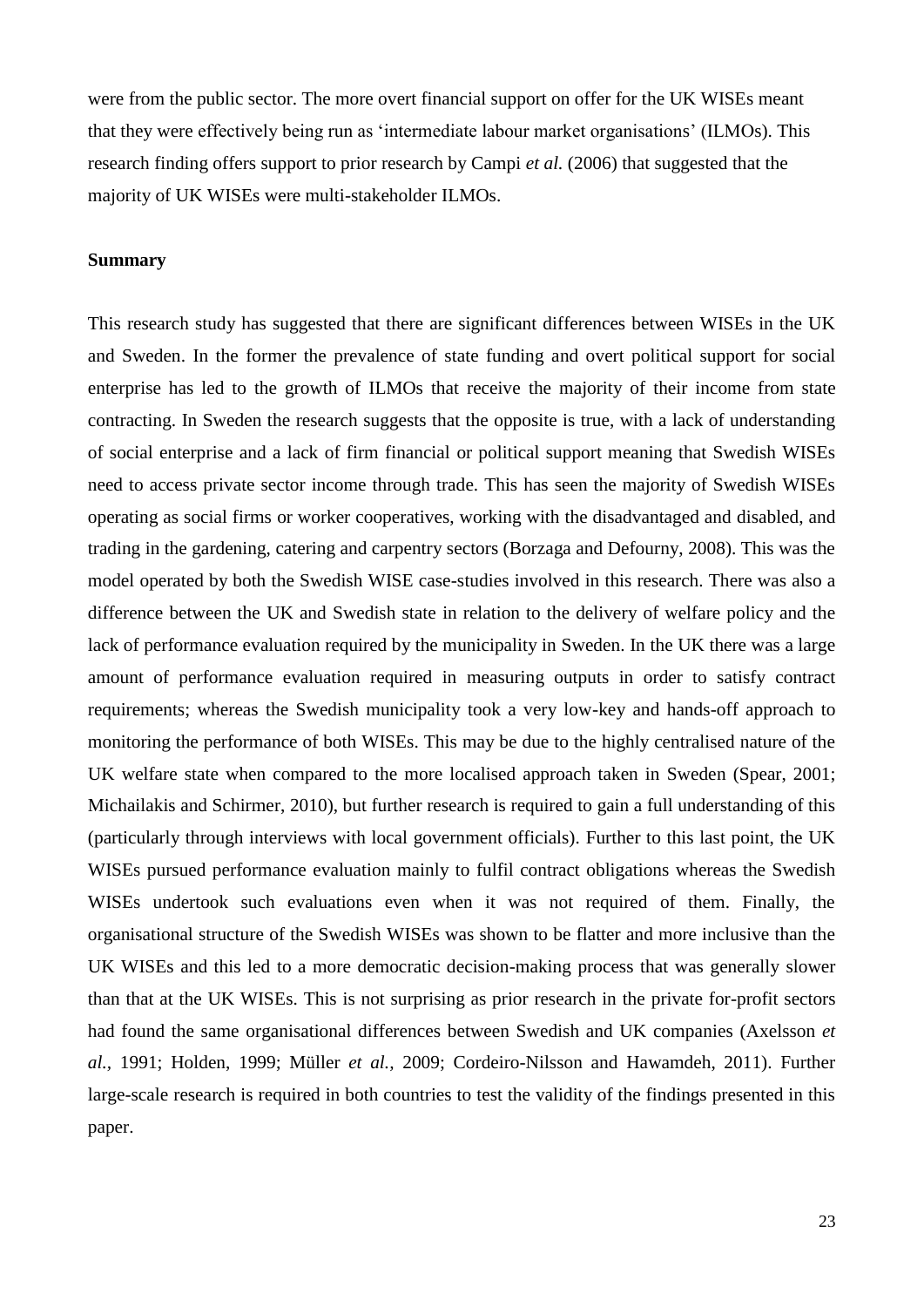# **References**

Aiken, M., (2006), *Towards Market or State? Tensions and Opportunities in the Evolutionary Path of Three UK Social Enterprises*. In (Nyssens, M. ed., (2006), *Social Enterprise*, Routledge Publishing, Oxon, UK).

Aiken, M., (2007), *[What is the role of social enterprise in funding, creating and maintaining](http://www.cabinetoffice.gov.uk/third_sector/Research_and_statistics/social_enterprise_research/think_pieces.aspx)  [employment for disadvantaged groups?](http://www.cabinetoffice.gov.uk/third_sector/Research_and_statistics/social_enterprise_research/think_pieces.aspx)*, Cabinet Office, available online at [\(http://www.cabinetoffice.gov.uk/third\\_sector/Research\\_and\\_statistics/social\\_enterprise\\_research/t](http://www.cabinetoffice.gov.uk/third_sector/Research_and_statistics/social_enterprise_research/think_pieces.aspx) hink pieces.aspx) (accessed on 17th November 2008).

Axelsson, R., Cray, D., Mallory, G.R. & Wilson, D.C., (1991), Decision Style in British and Swedish Organizations: A Comparative Examination of Strategic Decision Making, *British Journal of Management*, Vol. 2, No. 2, pp. 67-79, Wiley.

Baddeley, M., (2008), Structural Shifts in UK Unemployment 1979-2005: The Twin Impacts of Financial Deregulation & Computerisation, *Bulletin of Economic Research*, Vol. 60, No. 2, pp. 123- 157, Blackwell, Cambridge.

Boli, J., (1991), *Sweden: Is there a viable third sector?.* In (Wuthnow, R., ed., *Between States and Markets: The Voluntary Sector in Comparative Perspective*, Princeton University Press, Princeton.

Brooks, I., (1995), Motivated Teams: An Inter-Cultural Case, *Team Performance Management: An International Journal*, Vol. 1, No. 3, pp. 6-16, Emerald, Northampton.

Campi, S., Defourny, J. & Grégoire, O., (2006), *Work-Integration Social Enterprises: Are they Multiple Goal & Multi-Stakeholder Organisations?* In (Nyssens, M. ed., 2006, *Social Enterprise*, pp. 29-49, Routledge Publishing, Oxon, UK).

Carlzon, J., (1987), *Moments of Truth*, HarperCollins, New York.

Chung, H. & Thewissen, S., (2011), Falling Back on Old Habits? A Comparison of the Social and Unemployment Crisis Reactive Policy Strategies in Germany, the UK and Sweden, *Social Policy & Administration,* Vol. 45, No. 4, pp. 354-370, Blackwell Publishing Ltd., Tilburg NL.

Cordeiro-Nilsson, C.M. & Hawamdeh, S., (2011), Leveraging Socio-Culturally Situated Tacit Knowledge, *Journal of Knowledge Management*, Vol. 15, No. 1, pp. 88-103, Emerald, Gothenburg.

Dart, R., (2004), *The Legitimacy of Social Enterprise*, Non-Profit Management & Leadership, Vol. 14, No. 4, pp. 411-424, Wiley Periodicals.

Defourny, J. & Nyssens, M., (2008), Social Enterprise in Europe: Recent Trends & Developments, *Social Enterprise Journal*, Vol. 4, No. 3, pp. 202-228, Emerald, Liege.

European Commission, (2012), *Unemployment Rate by Gender*, available online at [http://epp.eurostat.ec.europa.eu/tgm/table.do?tab=table&init=1&language=en&pcode=tsiem110&pl](http://epp.eurostat.ec.europa.eu/tgm/table.do?tab=table&init=1&language=en&pcode=tsiem110&plugin=1) [ugin=1](http://epp.eurostat.ec.europa.eu/tgm/table.do?tab=table&init=1&language=en&pcode=tsiem110&plugin=1) (accessed on Monday  $13^{th}$  February 2012).

Glaser, B. G. & Strauss, A. L. (1967) *The Discovery of Grounded Theory,* Chicago. IL: Aldine.

Hantrais, L. & Mangen, S., (1996), *Cross-national research methods in the social sciences*, Pinter , New York.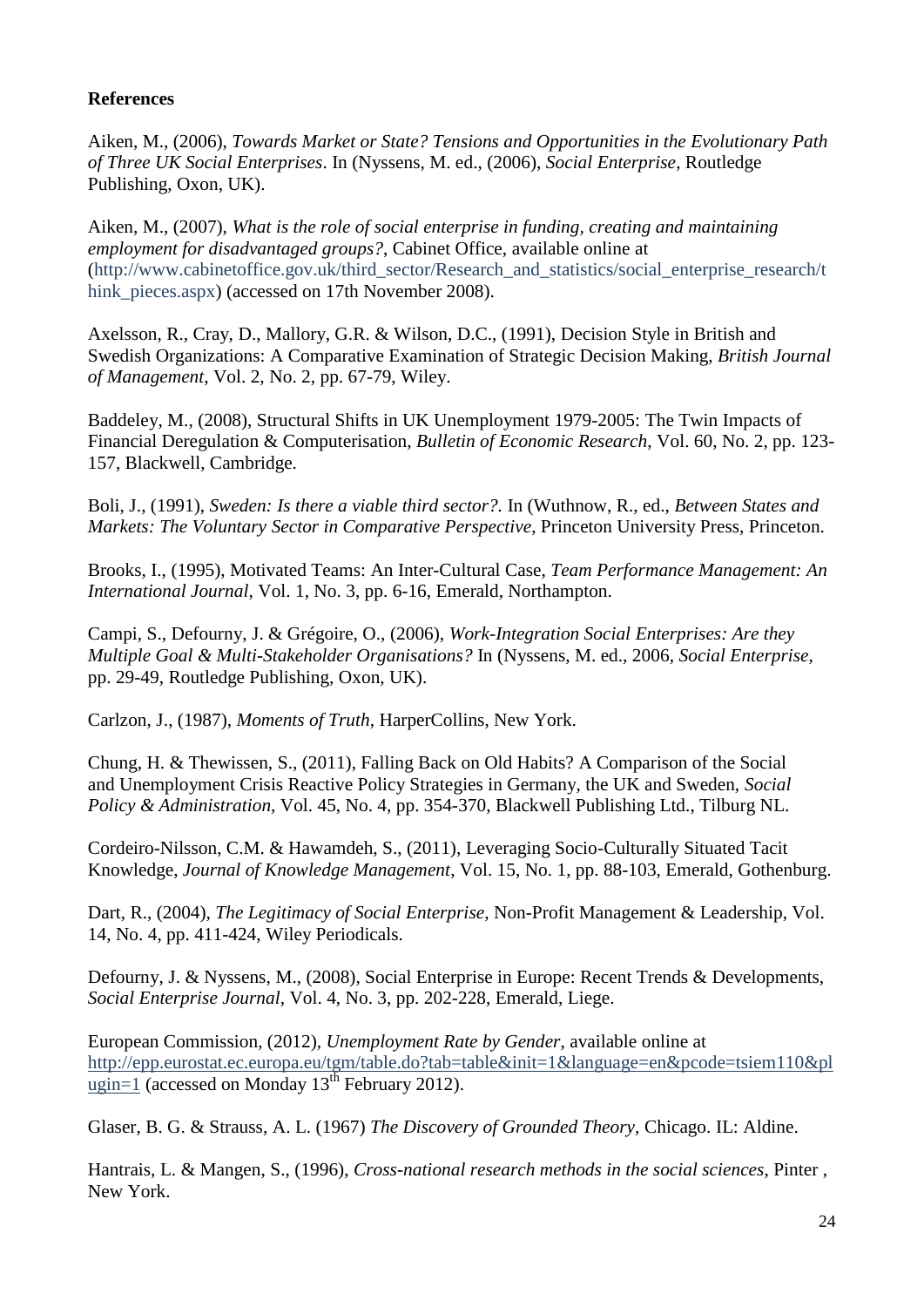Haugh, H. & Kitson, M., (2007), The Third Way & the Third Sector: New Labour's Economic Policy & the Social Economy, *Cambridge Journal of Economics*, Vol. 31, pp. 973-994, Oxford University Press, Cambridge.

Haugh, H., (2007), Community-Led Social Venture Creation, *Entrepreneurship, Theory & Practice,* Vol. 31, No. 2, pp. 161-182, Emerald, Cambridge.

Holden, N., (1999), The perception gap in employee empowerment: a comparative study of banks in Sweden and Britain, *Personnel Review*, Vol. 28, No. 3, pp. 222-241, Emerald, Leicester.

Holmlund, B., (2009), The Swedish Unemployment Experience, *The Oxford Economic Review of Economic Policy*, Vol. 25, No. 1, pp. 109-125, Oxford University Press, Uppsala.

Holmqvist, M., (2009), Medicalisation of Unemployment: Individualising Social Issues as Personal Problems in the Swedish Welfare State, *Work Employment & Society*, Vol. 23, No. 3, Sage Publications Ltd., Stockholm.

Korpi, T. & Levin, H., (2001), Precarious Footing: Temporary Employment as a Stepping Stone out of Unemployment in Sweden, *Work, Employment and Society*, Vol. 15, No. 1, pp. 127–148, Sage Publications Ltd., Stockholm.

Korpi, T., De Graf, P., Hendrickx, J. & Layte, R., (2003), Vocational Training & Career Employment Precariousness in Great Britain, the Netherlands & Sweden, *Acta Sociologica*, Vol. 46, No. 1, pp. 17-30, Sage Publications Ltd., Stockholm.

Laville, J.L. & Nyssens, M., (2001), *The Social Enterprise: Towards a Theoretical Socio-Economic Approach*. In (Borzaga, C. & Defourny, J. (eds.), (2001), *The Emergence of Social Enterprise*, pp. 312-332, Routledge, London).

Lewin, (1992), *SamhÌllet och de organiserade intressena*, Norstedts, Stockholm. In (Wijkström, F., *The Swedish Non-Profit Sector in International Comparison*, Annals of Public & Cooperative Economics, Vol. 68, No. 4, pp. 625-663, Wiley Blackwell, Stockholm).

Lincoln, Y. & Guba, E., (1985), *Naturalistic Inquiry,* Sage Publications Ltd., Beverly Hills, CA.

Matsumoto, D. (ed.), (2001), *Handbook of culture and psychology*, Oxford University Press , New York.

Maykut, P. S. & Morehouse, R., (1994), *Beginning qualitative research: A philosophic and practical guide,* Falmer Press, London and Washington DC.

McLeod, J., (1994), *Doing Counselling Research,* Sage Publications Ltd., London.

Meeuwisse, A., (2008), Organisational Innovation in the Swedish Welfare State, *Critical Social Policy*, Vol. 28, No. 2, pp. 187-210, Sage Publications Ltd., Malmö.

Mendoza, A.H., (2008), *The Problem of Translation on Cross-Cultural Research on Emotion Concepts*, International Journal for Dialogical Science*,* Vol. 3, No. 1, pp. 241-248, Sage Publications.

Müller, R., Spang, K. & Ozcan, S., (2009), Cultural Differences in Decision-making in Project Teams, *International Journal of Managing Projects in Business*, Vol. 2, No. 1, Emerald, Malmö.